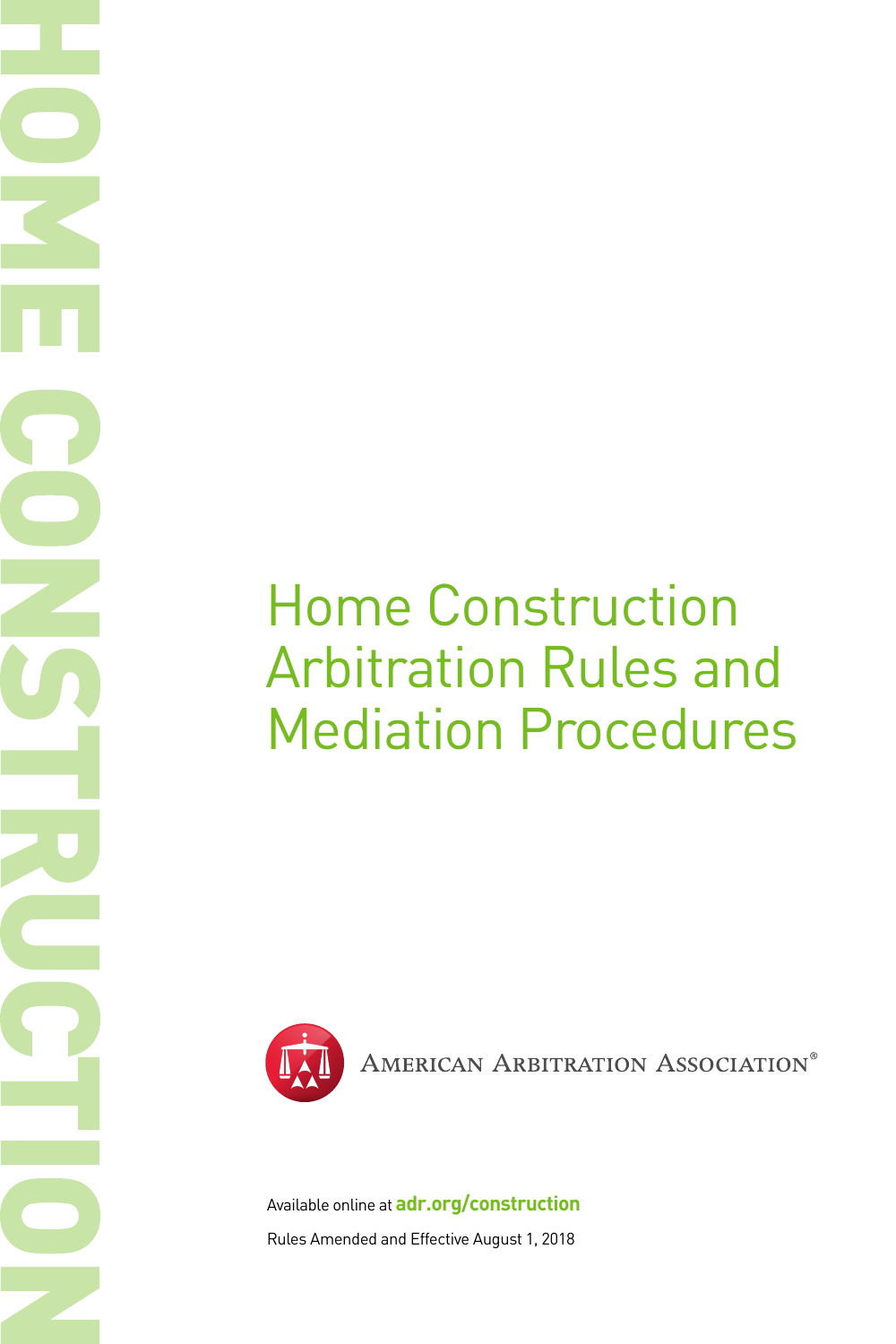# Table of Contents

| Why AAA Home Construction Arbitration Rules and Mediation Procedures? 6 |  |
|-------------------------------------------------------------------------|--|
|                                                                         |  |
|                                                                         |  |
|                                                                         |  |
|                                                                         |  |
|                                                                         |  |
|                                                                         |  |
|                                                                         |  |
| Highlights of these Rules and Special Considerations11                  |  |
|                                                                         |  |
|                                                                         |  |
|                                                                         |  |
|                                                                         |  |
|                                                                         |  |
|                                                                         |  |
|                                                                         |  |
|                                                                         |  |
|                                                                         |  |
| ARB-8. Initiation under an Arbitration Provision in a Contract  15      |  |
|                                                                         |  |
|                                                                         |  |
|                                                                         |  |
|                                                                         |  |
|                                                                         |  |
|                                                                         |  |
|                                                                         |  |
| ARB-16. Appointment from Panel of Home Construction Arbitrators  18     |  |
|                                                                         |  |
|                                                                         |  |
|                                                                         |  |
|                                                                         |  |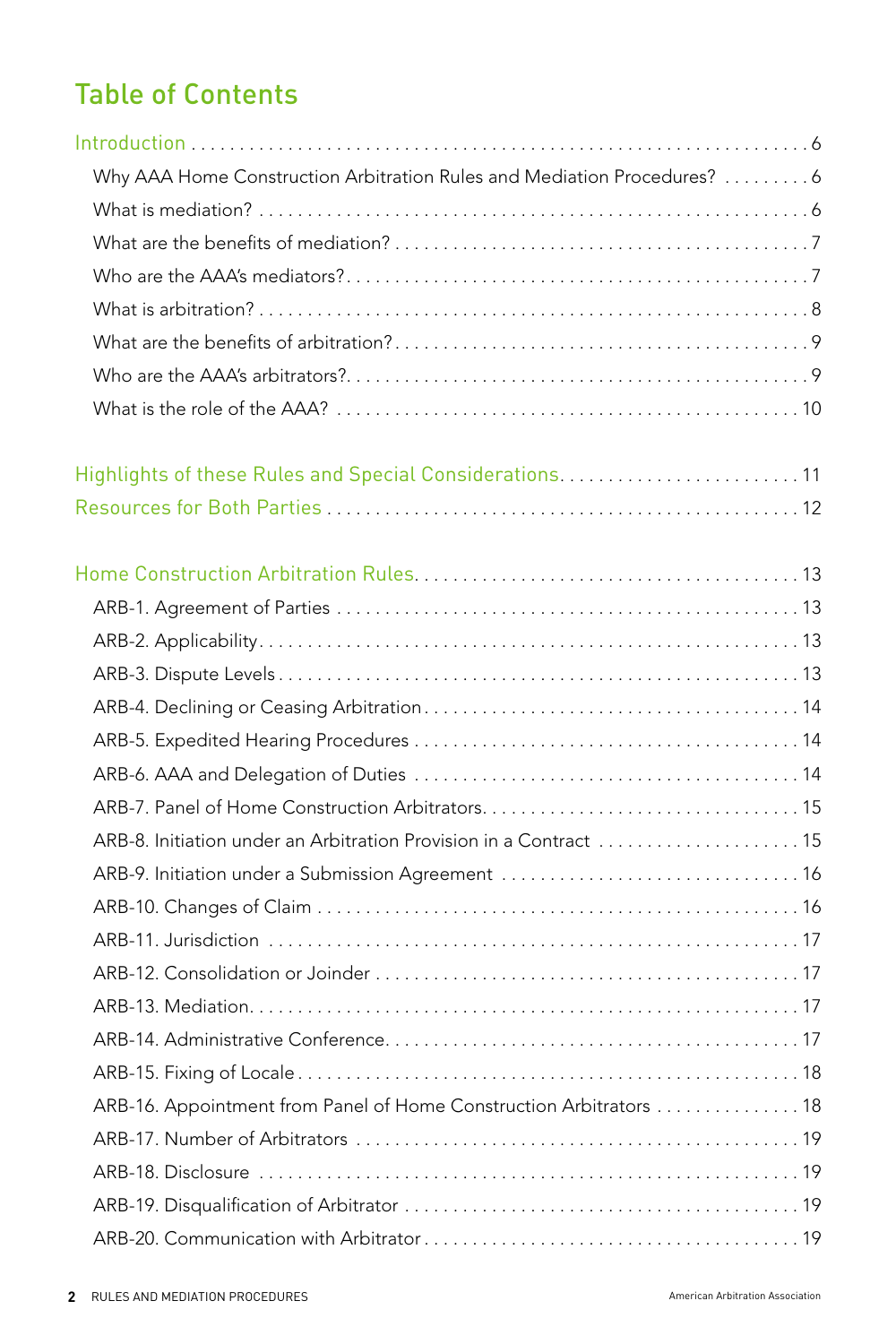| ARB-34. Evidence by Affidavit and Post-hearing Filing of Documents or Other  |  |
|------------------------------------------------------------------------------|--|
|                                                                              |  |
|                                                                              |  |
|                                                                              |  |
|                                                                              |  |
|                                                                              |  |
|                                                                              |  |
|                                                                              |  |
|                                                                              |  |
|                                                                              |  |
|                                                                              |  |
|                                                                              |  |
|                                                                              |  |
|                                                                              |  |
|                                                                              |  |
|                                                                              |  |
|                                                                              |  |
| ARB-50. Administrative Fees, Arbitrator Fees and Expenses and Suspension for |  |
|                                                                              |  |
| Administrative Fees and Arbitrator Compensation30                            |  |
|                                                                              |  |
|                                                                              |  |
|                                                                              |  |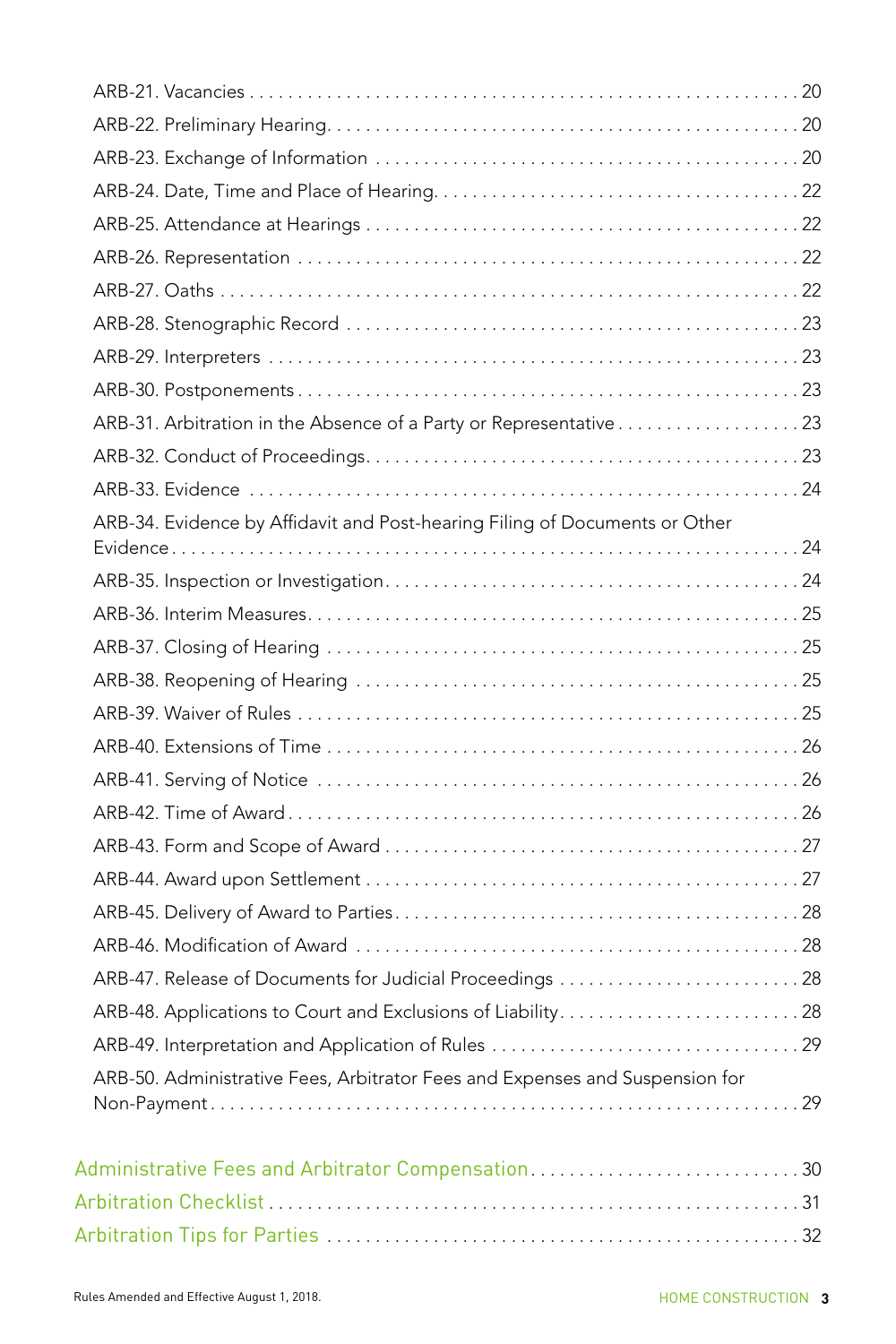| M-3. Fixing of Locale (the city, county, state, territory and, if applicable, county of the |  |
|---------------------------------------------------------------------------------------------|--|
|                                                                                             |  |
|                                                                                             |  |
| M-6. Mediator's Impartiality and Duty to Disclose 34                                        |  |
|                                                                                             |  |
| M-8. Duties and Responsibilities of the Mediator 35                                         |  |
|                                                                                             |  |
|                                                                                             |  |
|                                                                                             |  |
|                                                                                             |  |
|                                                                                             |  |
|                                                                                             |  |
|                                                                                             |  |
|                                                                                             |  |
|                                                                                             |  |
|                                                                                             |  |
|                                                                                             |  |
|                                                                                             |  |
|                                                                                             |  |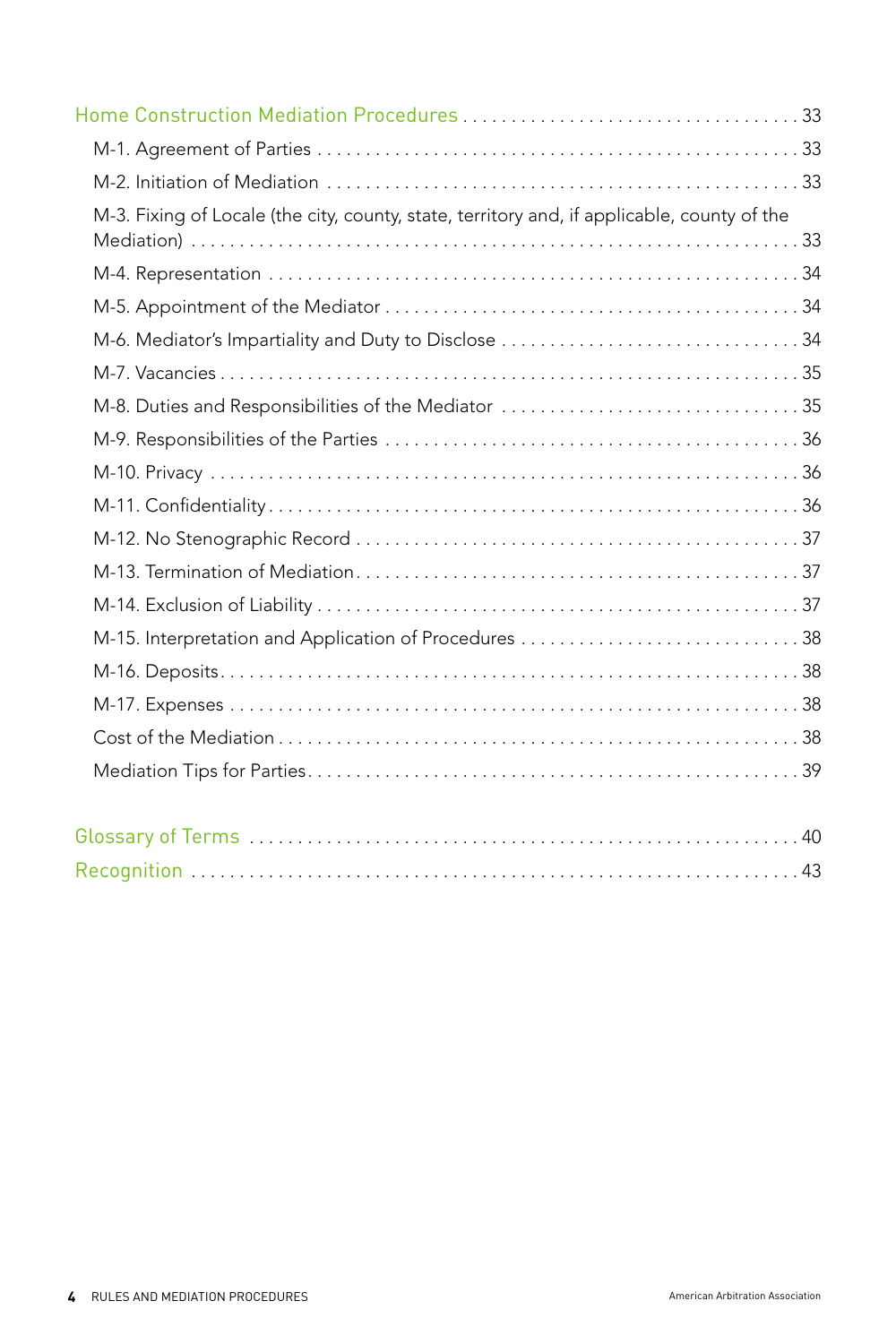# **Home Construction Arbitration Rules and Mediation Procedures**

On June 1, 2007, the American Arbitration Association® introduced the *Home Construction Arbitration Rules and Mediation Procedures*, which replaced the *Supplementary Procedures for Residential Construction Disputes.* Please reference the *Home Construction Arbitration Rules and Mediation Procedures* in any new agreements, contracts, or warranties related to residential construction and remodeling.

Case filings that reference the *Supplementary Procedures for Residential Construction Disputes* will be administered under the *Home Construction Arbitration Rules and Mediation Procedures.*

Please also note that according to the *Home Construction Arbitration Rules and Mediation Procedures* (ARB-1), the parties shall be deemed to have made these Rules a part of their arbitration agreement whenever they have provided for arbitration by the American Arbitration Association under its *Home Construction Arbitration Rules*, or whenever they have provided for arbitration of a home construction dispute in a contract which does not designate a particular AAA® rule set and is dated on or after the effective date of these Rules.

The Glossary defines "home" as used in these Rules. If the parties' agreement calls for any other AAA Rules, such as the Construction Industry Arbitration Rules, please file your dispute resolution claim in accordance with the Rules named.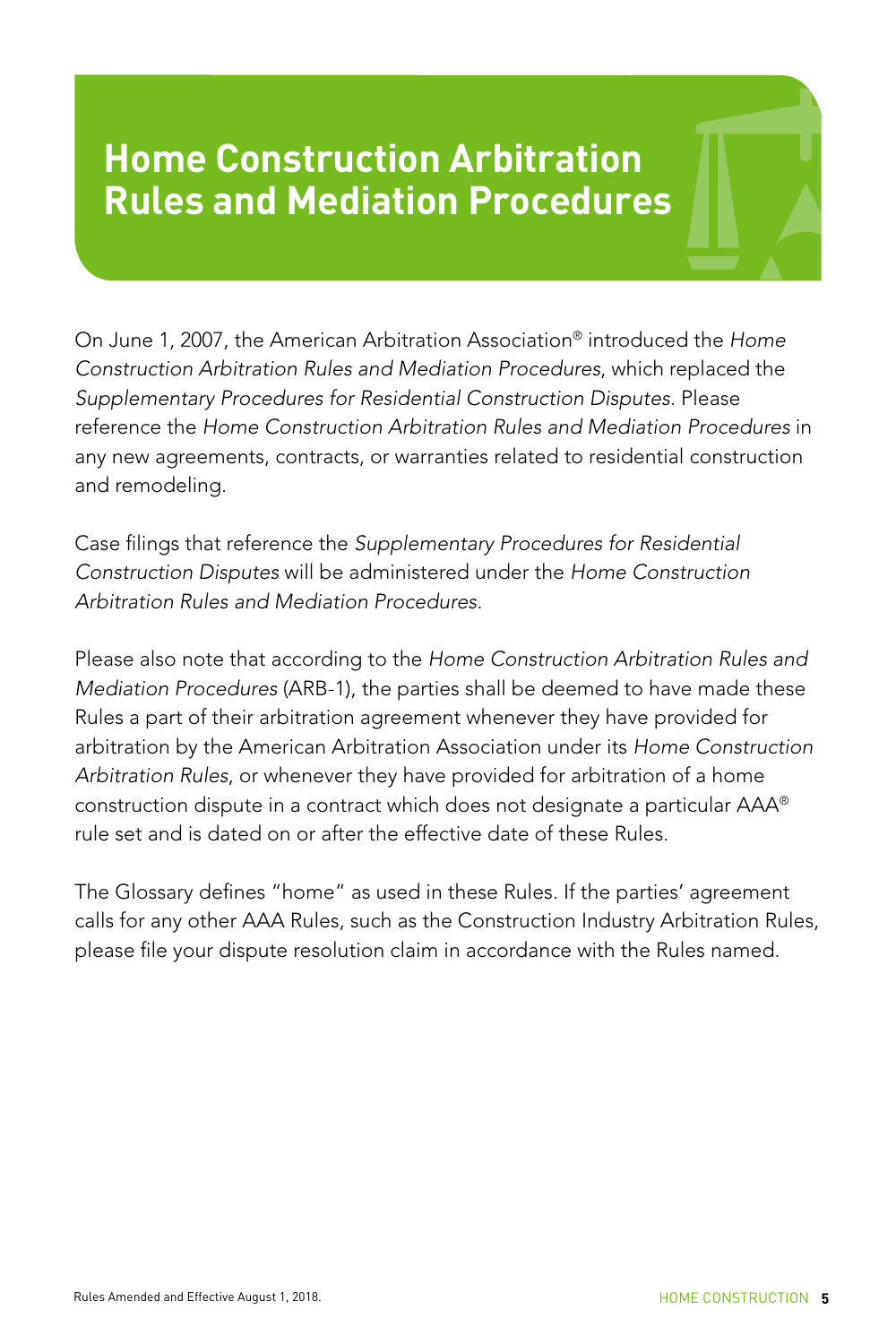# Introduction

# Why AAA Home Construction Arbitration Rules and Mediation Procedures?

Each year, over a million new homes are built and sold in the United States. Occasionally, disagreements develop between the homeowner and homebuilder, and it is important to resolve them quickly and cost effectively. These *Home Construction Arbitration Rules and Mediation Procedures* are suggested for mediation and arbitration provisions in homebuilding contracts because they will provide both parties with fair and cost-effective mediation or arbitration of their dispute. The AAA recommends that parties continue to attempt direct negotiations to resolve their problem and recommends using mediation under these Rules whenever possible. If, however, negotiations should fail, the AAA's *Home Construction Rules* provide the parties with a hearing by an impartial arbitrator who will make a ruling (award) that is binding.

## What is mediation?

Mediation is a process in which parties submit their dispute to a neutral third party (the mediator) who works with the parties to reach a settlement of their dispute. Mediation is an extension of the negotiation process. Mediators do not have the authority to decide issues; they simply assist the parties in reaching an acceptable settlement by probing the motivations and concerns of the parties in an effort to find a basis for resolving the parties' dispute. It is the mediator's neutrality that frequently enables him or her to move beyond the posturing of the parties so that their true concerns can be addressed.

Submitting your dispute to AAA mediation will not cause delay to any pending lawsuit or arbitration you may have unless agreed to by the parties. Mediators who serve on the AAA's Roster are experts in successful negotiation. Mediators receive a fee from the parties for their services. They are also rewarded by knowing that their efforts have resulted in an amicable settlement of a dispute that would have cost substantial time and money had it been litigated through the courts.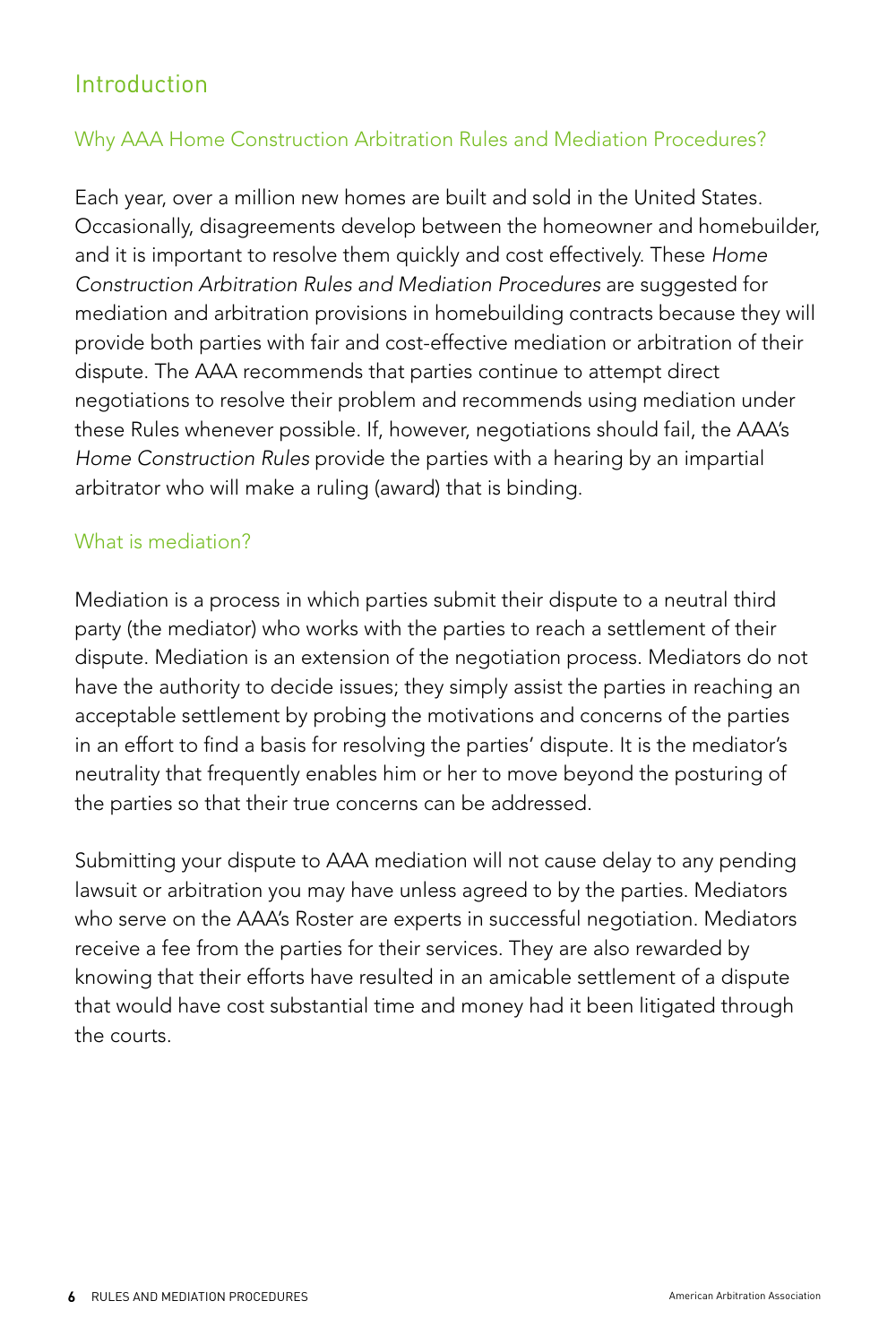# What are the benefits of mediation?

The benefits of successfully mediating a dispute to settlement vary, depending on the needs and interests of the parties. The most common advantages are:

- > Parties are directly involved in negotiating the settlement.
- > The mediator, as a neutral third party, can view the dispute objectively and can assist the parties in exploring alternatives that they might not have considered on their own.
- > Because mediation can be scheduled early in the dispute, a settlement can be reached much more quickly than in litigation.
- > Parties generally save money through reduced legal costs, especially costs associated with discovery and trial preparation.
- > Parties enhance the possibility of continuing their business relationship with each other.
- > Creative solutions or accommodations of special needs of the parties can become a part of the settlement.

The parties might wish to try mediation before submitting their dispute to arbitration. Whether mediation is required in the contract, or whether the parties agree to mediate, mediation should always be considered as an option.

# Who are the AAA's mediators?

Mediators on the AAA's Roster include lawyers, former judges and business persons who have met the qualification criteria and who have been trained in mediation techniques. Qualification criteria include:

- > a minimum of 10 or more years of professional or business experience,
- > successful completion of mediator training programs,
- > relevant academic and business/professional credentials and licenses,
- > scholarship and continuing education achievements,
- > dispute management and neutral skills,
- > reputation in the business/professional community, and
- > commitment and availability to serve as a neutral mediator.

When a case is filed with the AAA, the AAA will appoint a mediator, unless the parties' agreement specifies a different method of appointment. The parties will be notified of the mediator's qualifications, including educational institutions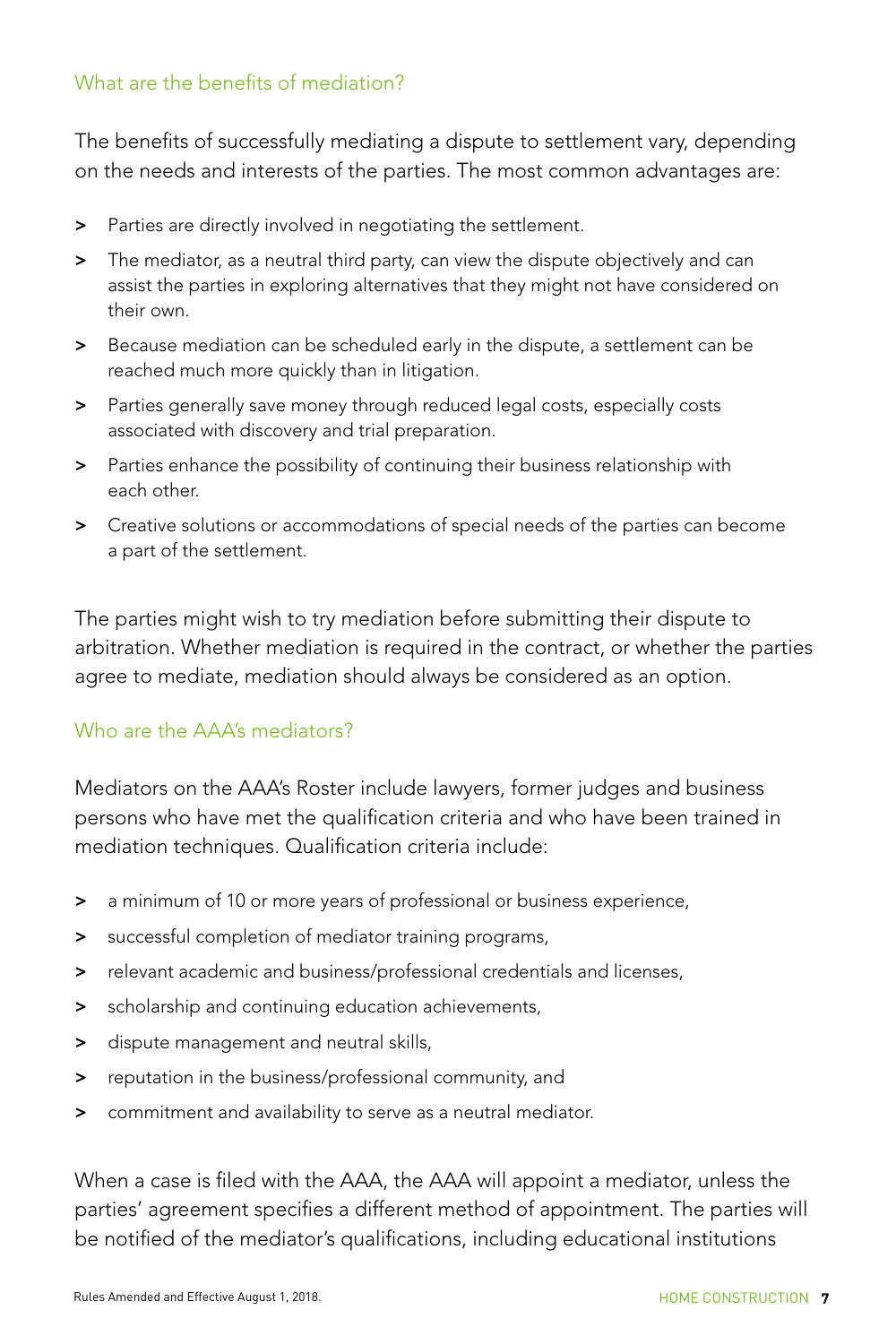attended, degrees earned, employment history, professional licenses or certifications, offices held in professional and trade associations, the individual's work experience and participation in training programs.

Mediators must disclose any relationship with the parties, their attorneys, or others involved in the case, such as witnesses; those with disqualifying relationships will not be permitted to serve on the particular case. This assures the parties that the mediator is neutral.

# What is arbitration?

Arbitration is the referral of a dispute to one or more impartial persons for final and binding decision or award. It is designed to be private, informal, quick, practical and economical. Parties frequently negotiate certain aspects of the arbitration process to make for a more efficient process. The parties may also provide for expedited arbitration procedures, including expedited rendering of the award, if they anticipate a need for hearings to be scheduled on short notice.

An important feature of arbitration is its informality. Under the standard AAA rules, the procedure is relatively simple: legal rules of evidence are not applicable; there is no motion practice or court conference; there is no requirement for transcripts of the proceedings or for written opinions of the arbitrators. Although there is no formal discovery process, the AAA's rules allow the arbitrator to require production of relevant documents, the deposition of factual witnesses and an exchange of reports of expert witnesses. The standard AAA rules are flexible and may be varied by mutual agreement of the parties.

The fact that the arbitrators are trained and have professional expertise is also important. Arbitrators are selected for specific cases because of their knowledge of the subject matter. Based on that experience, arbitrators can render an award grounded on thoughtful and thorough analysis.

Most parties provide for arbitration of disputes because they are seeking a final and binding resolution of their business conflicts. Court intervention and review are limited by applicable state or federal arbitration laws; award enforcement is facilitated by those same laws.

Another important advantage of arbitration is that it is designed to be private, having no public record of the dispute or of the facts presented in resolving the dispute.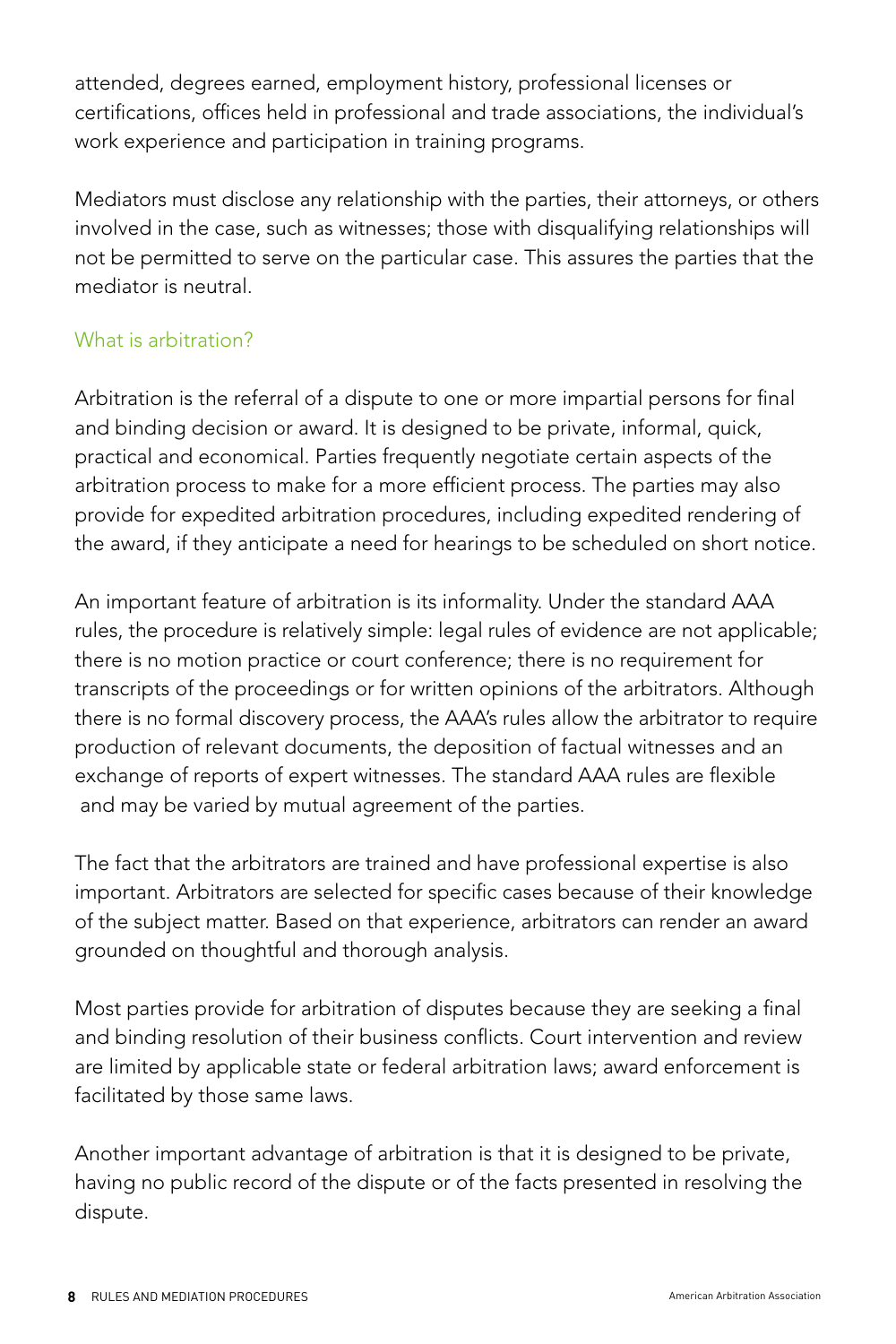# What are the benefits of arbitration?

- > *Confidentiality*. Arbitration is a private process. There is no public record of the proceedings.
- > *Limited Discovery*. Extensive discovery is avoided. Arbitrators arrange for limited exchange of documents, witness lists and depositions appropriate to the particular dispute.
- > *Speed*. There is no docket or backlog in arbitration. Hearings are scheduled as soon as the parties and the arbitrator have dates available.
- > *Expert Arbitrators*. The arbitrators have expertise in the subject matter in dispute, as well as ongoing training in the arbitration process.
- > *Cost Savings*. Because of the limited discovery and informal hearing procedures, as well as the expedited nature of the process, the parties save on legal fees and transactional costs.
- > *Preservation of Business Relationships*. In most instances, litigation between business professionals and their clients destroys the working relationship. Arbitration is less adversarial and, because of its informal nature, it is more likely that the parties will be able to continue their business relationship.

# Who are the AAA's arbitrators?

Arbitrators on the AAA's Roster of Home Construction Arbitrators include lawyers and former judges who have met the qualification criteria and who have been trained by the AAA in arbitration techniques. Qualification criteria include:

- > a minimum of 10 or more years of professional or business experience,
- > successful completion of AAA arbitrator training programs,
- > relevant academic and business/professional credentials and licenses,
- > scholarship and continuing education achievements,
- > dispute management and neutral skills,
- > reputation in the business/professional community, and
- > commitment and availability to serve as a neutral arbitrator.

When a case is filed with the AAA, the parties select the arbitrator from a list prepared by the AAA. The list contains the proposed arbitrators' credentials, including educational institutions attended, degrees earned, employment history, professional licenses or certifications, offices held in professional and trade associations, the individuals' work experience and participation in arbitrator training programs.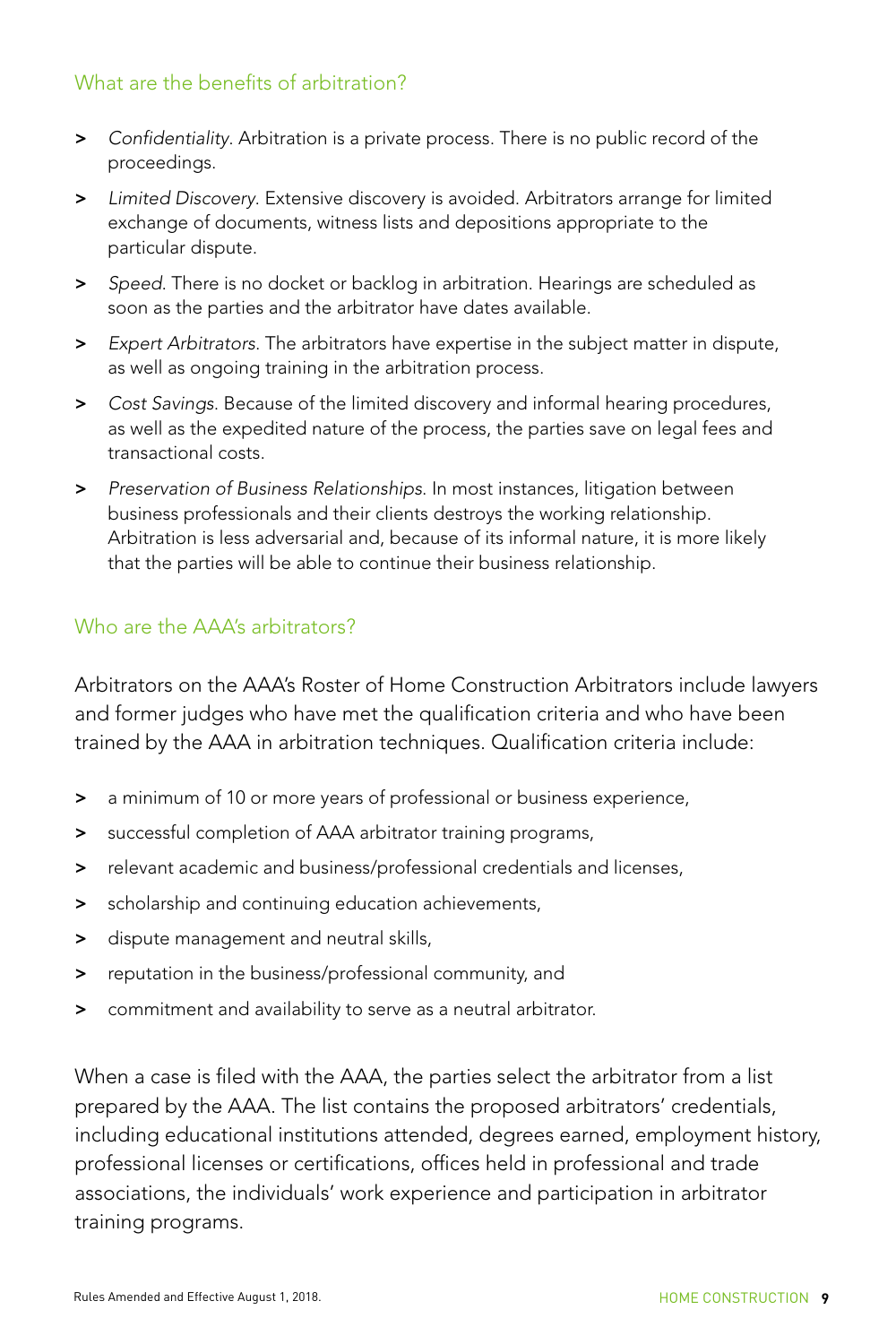Arbitrators must disclose any relationship with the parties, their attorneys, or others involved in the case, such as witnesses; those with disqualifying relationships will not be permitted to serve on the particular case. This assures the parties that the arbitrator is neutral.

# What is the role of the AAA?

The AAA primarily serves as an arbitration and mediation administrator. To bring the matter to a prompt, fair conclusion, the AAA will provide administrative services that will include, but are not limited to:

- > receipt and acknowledgment of claims and counterclaims,
- > an administrative conference with the parties and their counsel,
- > preparation of lists of neutral arbitrators or mediators suitable to the specific dispute,
- > supervision of the neutral arbitrator or mediator selection process,
- > scheduling of meetings or hearings in AAA facilities or at other locations convenient to the parties,
- > management and facilitation of all communications between the parties and the arbitrator, including any arrangement for compensation of the arbitrator or mediator,
- > determination of whether an arbitrator or mediator has a disqualifying relationship, and
- > ensuring that the mediated settlement or decision of the arbitrator is achieved promptly and fairly.

The AAA also conducts educational programs, prepares materials that explain alternative dispute resolution (ADR) processes, maintains current data on Roster members and provides related services to the parties, both domestically and internationally.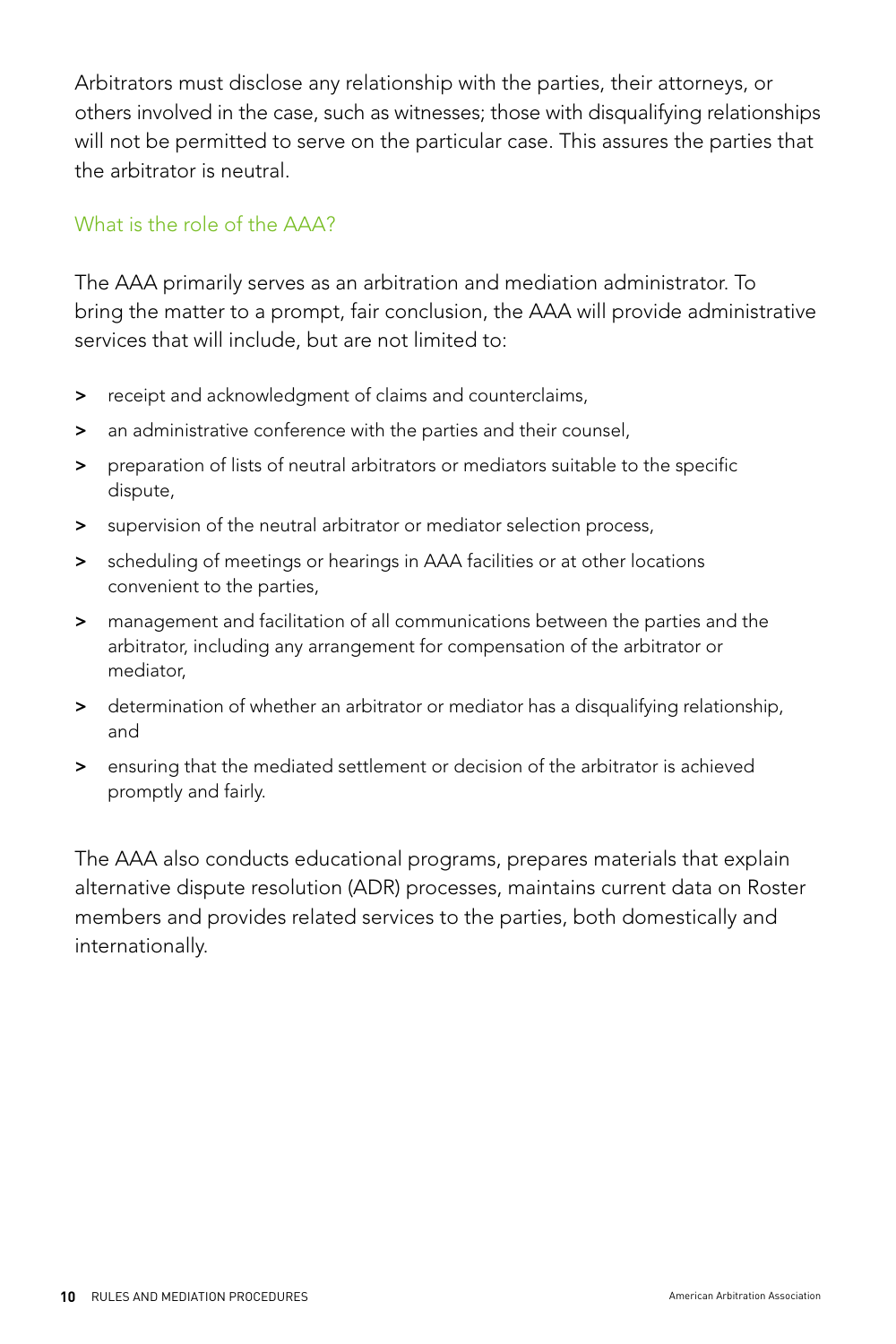# Highlights of these Rules and Special Considerations

- > Rules are designed specifically for home construction disputes between a home owner and home builder.
- > Rules provide processes that may result in significant cost- and time-savings as compared to traditional litigation.
- > Claims and counterclaims are divided into Levels so that the process can fit the size of the claim, saving time and money for all concerned.
- > Claims filed by homeowner signatories to the contract, for purposes of the arbitration, are considered one Claimant or one Counterclaimant.
- > Arbitrators and mediators serving in these disputes are members of the AAA Roster of Arbitrators and Mediators.
- > Varied arbitration options including documents only hearings, telephone and in-person hearings are available.
- > Parties can mediate and try to resolve the claims themselves without an arbitrator deciding the issues.
- > The AAA offers fast, convenient online claim filing through AAA WebFile®. In addition to filing claims, clients can make payments, perform online case management, access rules and procedures, electronically transfer documents, select Arbitrators or Mediators, use a case-customized message board and check the status of their case.
- > *Please Note:* Rules ARB-8c and ARB-15 specify the time limits to file objections to the arbitration or objection to the locale of the arbitration.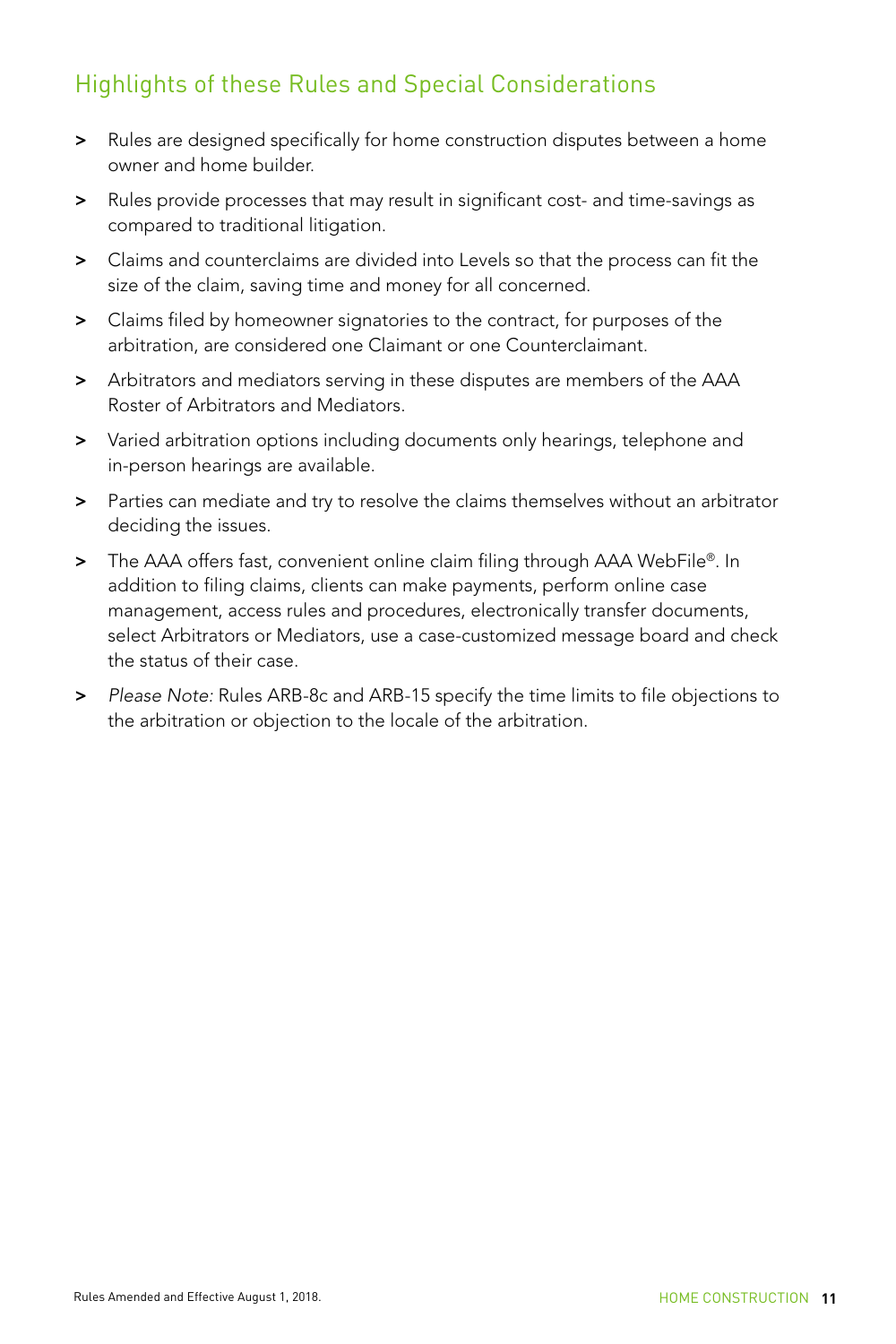

# Resources for Both Parties

At the back of the Rules is a Glossary of Terms, a checklist for mediation or preparing for arbitration, and a checklist for filing your demand for arbitration. Frequently Asked Questions (FAQ) regarding home construction arbitration, along with other valuable information, is available at www.adr.org.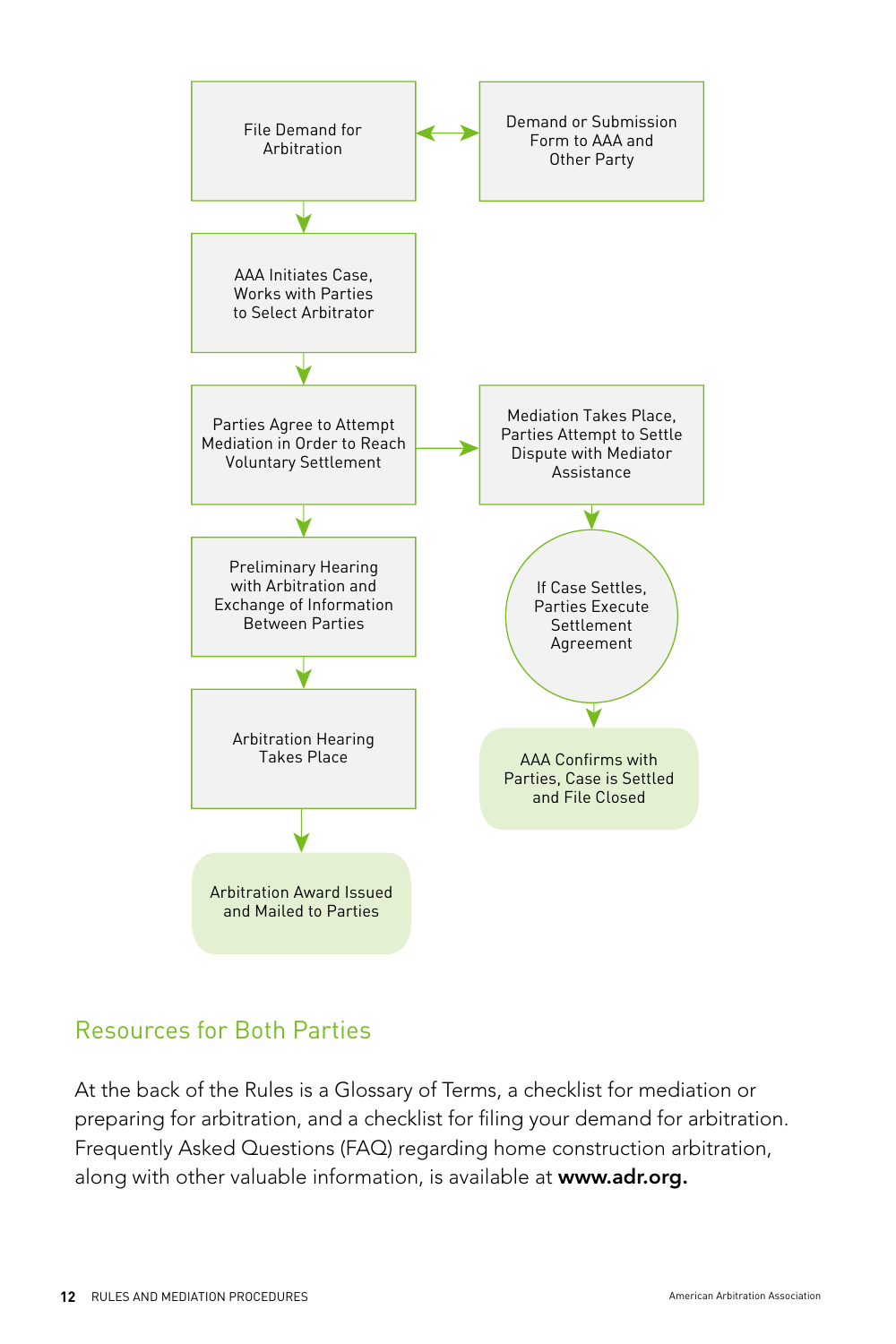# Home Construction Arbitration Rules

# ARB-1. Agreement of Parties

- (a) The parties shall be deemed to have made these Rules a part of their arbitration agreement whenever they have provided for arbitration by the American Arbitration Association under its *Home Construction Arbitration Rules* or whenever they have provided for arbitration of a home construction dispute in a contract which does not designate a particular AAA rule set and is dated on or after the effective date of these Rules. The Glossary defines "home" as used in these Rules. These rules and any amendment of them shall apply in the form in effect at the time the administrative requirements are met for a demand for arbitration or submission agreement received by the AAA. The parties, by written agreement, may vary the procedures set forth in these Rules. After the appointment of the arbitrator, such modifications may be made only with consent of the arbitrator.
- (b) Unless the parties or the AAA determine otherwise, Expedited Hearing Procedures shall apply in any case in which the disclosed monetary claim or counterclaim is less than \$100,000 (referred to as a Level 1 or Level 2 dispute), exclusive of interest and arbitration fees and costs. Expedited Hearing Procedures are indicated throughout these Rules with italicized text. Parties may also agree to use these Expedited Hearing Procedures in larger cases.

# ARB-2. Applicability

These Rules shall only apply to two-party cases involving a home owner and a home builder with claims or counterclaims less than \$1,000,000. Cases with claims or counterclaims of \$1,000,000 or greater, involving more than two parties or with issues of joinder or consolidation, shall be heard under the Construction Industry Arbitration Rules.

# ARB-3. Dispute Levels

- (a) Level 1 disputes shall be those disputes in which the claim or counterclaim is less than \$25,000. The parties can also resolve their Level 1 disputes in a small claims court if the claim or counterclaim is within the jurisdictional limits of such court. This small claims court option does not extend to courts of regular jurisdiction or appellate courts.
- (b) Level 2 disputes shall be those disputes in which a claim or counterclaim is \$25,000 to less than \$100,000.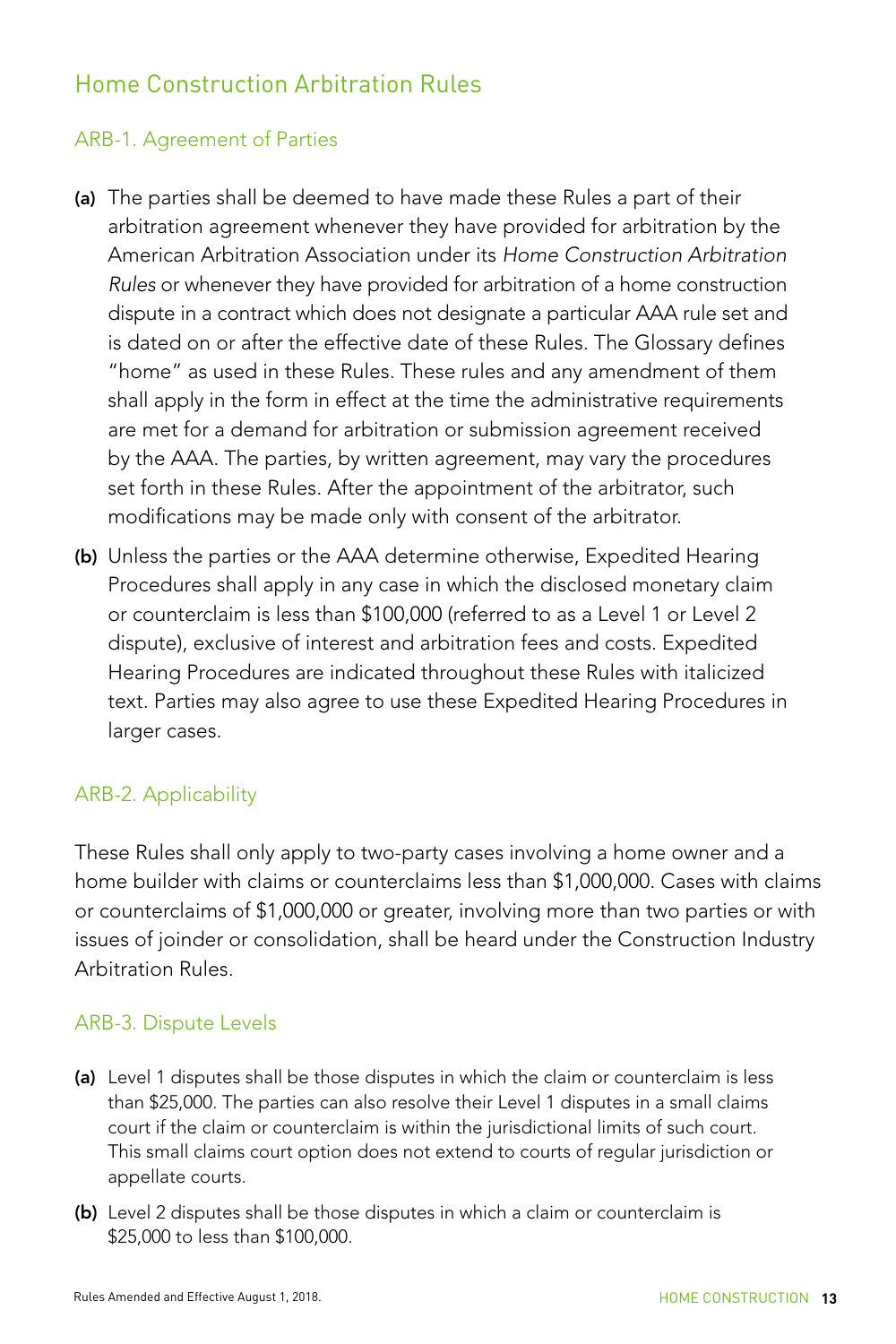(c) Level 3 disputes shall be those disputes in which a claim or counterclaim is \$100,000 to less than \$1,000,000 or the claim or counterclaim is non-monetary or undetermined.

# ARB-4. Declining or Ceasing Arbitration

The AAA in its sole discretion may decline to accept a Demand for Arbitration or may cease the administration of an ongoing arbitration due to a party's improper conduct, including threatening or harassing behavior towards any AAA staff, an arbitrator, or a party or party's representative. In addition, the AAA may in its discretion decline to administer the case if the arbitration agreement substantially and materially deviates from these rules and the parties do not agree to remedy the material deviation. If either the arbitrator or the AAA suspend or terminate the proceedings, the parties may submit their dispute to an appropriate court.

# ARB-5. Expedited Hearing Procedures

- (a) Level 1 disputes shall be resolved by submission of documents. Any party, however, may ask for a hearing. The arbitrator shall decide whether a formal hearing, via telephone or in person, is necessary (see item c, below). For disputes resolved by submission of documents, the arbitrator shall establish a fair and equitable procedure for the submission of documents.
- (b) Level 2 and Level 3 disputes shall have a hearing unless the parties agree not to have one.
- (c) The hearing may be by telephone or in person. The hearing may occur even if the other party does not attend. For Level 1 disputes, a request for a hearing should be made in writing within 10 calendar days after the AAA acknowledges receipt of a claimant's demand for arbitration. Requests received after that date will be allowed at the discretion of the arbitrator.

# ARB-6. AAA and Delegation of Duties

When parties agree to arbitrate under these Rules, or when they provide for arbitration by the AAA and arbitration is initiated under these Rules, they thereby authorize the AAA to administer the arbitration. The authority and duties of the AAA are prescribed in the agreement of the parties and in these Rules, and may be carried out through such of the AAA's representatives as it may direct. The AAA may, in its discretion, assign the administration of an arbitration to any of its offices.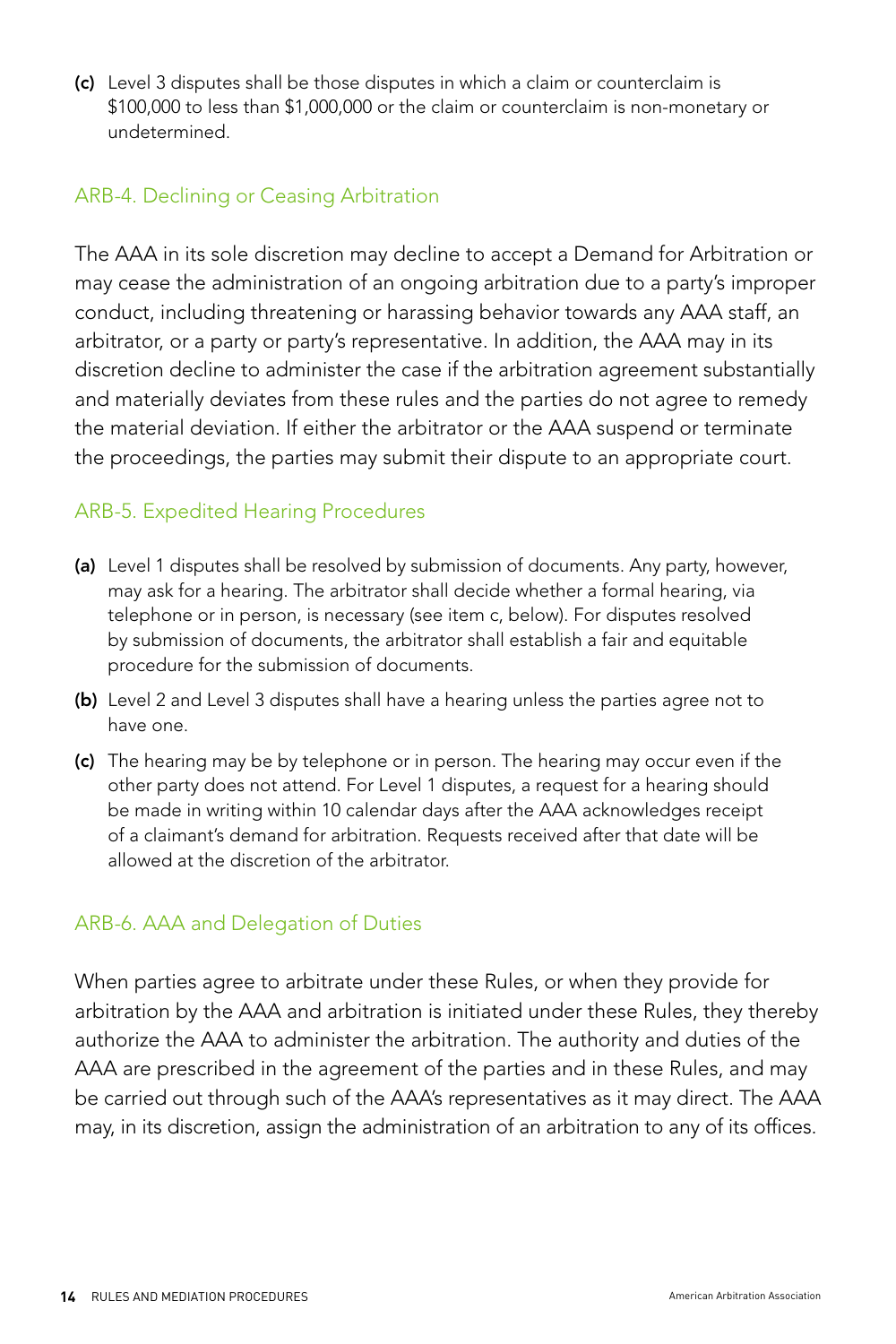# ARB-7. Panel of Home Construction Arbitrators

The AAA shall establish and maintain a Panel of Home Construction Arbitrators ("Roster") and shall appoint arbitrators as provided in these Rules.

# ARB-8. Initiation under an Arbitration Provision in a Contract

- (a) *Filing of a Demand*: Arbitration under an arbitration provision in a contract shall be initiated in the following manner:
	- i. The initiating party ("the claimant") shall, within the time period, if any, specified in the contract(s), file with the AAA a demand for arbitration, the administrative filing fee, and a copy of the applicable arbitration agreement from the parties' contract which provides for arbitration. Filing may be accomplished through use of AAA WebFile, located at www.adr.org, or by filing the demand with any AAA office.
	- ii. The claimant shall simultaneously provide a copy of the demand and the applicable arbitration agreement to the opposing party ("the respondent").
	- iii. The demand shall include:
		- a) the name of each party;
		- b) the address for each party, including, if known, telephone and fax numbers and email addresses;
		- c) if applicable, the names, addresses, telephone and fax numbers and, if known, email address of the known representative for each party;
		- d) a statement setting forth the nature of the claim including the relief sought and the amount involved;
		- e) the locale requested, if the arbitration agreement does not specify one.
- (b) The AAA shall provide notice to the parties (or their representatives if so named) of the receipt of a demand when the administrative filing requirements have been satisfied. The date on which the filing requirements are satisfied shall establish the date of filing the dispute for administration; however, any disputes in connection with the AAA's determination may be decided by the arbitrator.

If a filing does not satisfy the filing requirements set forth above, the AAA shall acknowledge to all named parties receipt of the incomplete filing and inform the parties of the filing deficiencies. If the deficiencies are not cured by the due date specified by the AAA, the filing may be returned to the filing party.

- (c) *Answers and Counterclaims*
	- i. *Answering Statement*: A respondent may file an answering statement with the AAA within 14 calendar days after notice of the filing of the demand is sent by the AAA. The respondent shall, at the time of any such filing, send a copy of the answering statement to the claimant. If no answering statement is filed within the stated time, the respondent will be deemed to have denied the claim. Failure to file an answering statement shall not operate to delay the arbitration.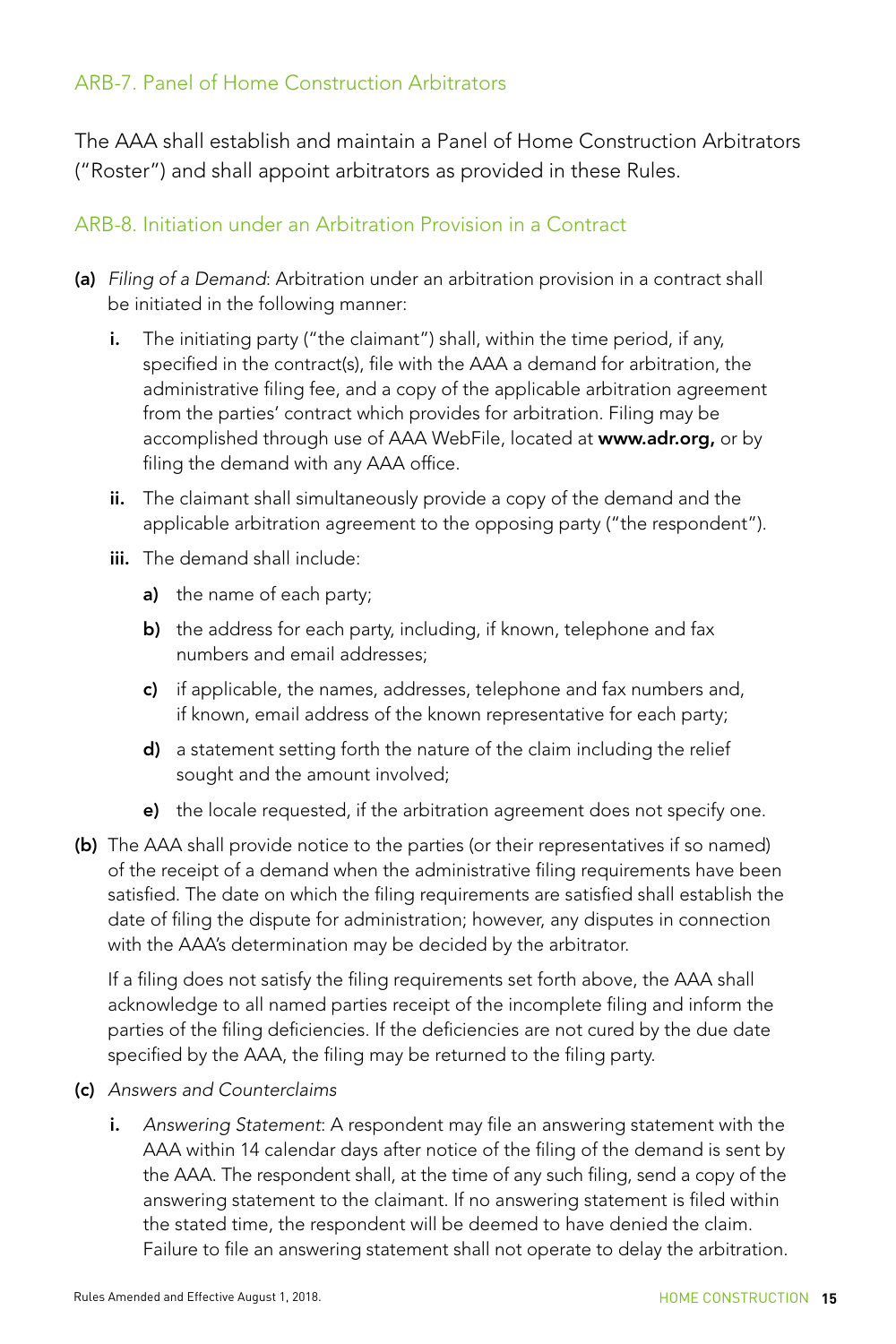ii. *Counterclaim*: A respondent may file a counterclaim within 14 calendar days after notice of the filing of the demand is sent by the AAA. The Respondent shall, at the time of any such filing, send a copy of the counterclaim to the claimant and to all other parties to the arbitration. If a counterclaim is asserted, it shall include a statement setting forth the nature of the counterclaim including the relief sought and the amount involved. The filing fee as specified in the applicable AAA Fee Schedule must be paid at the time of the filing of any counterclaim.

If the counterclaim filing is deficient, and not cured by the date specified by the AAA, it may be returned to the filing party.

(d) Parties are encouraged to provide descriptions of their claims, in any document filed pursuant to this section, in sufficient detail to make the circumstances of the dispute clear to the arbitrator.

# ARB-9. Initiation under a Submission Agreement

Parties to any existing dispute may commence an arbitration under these Rules by filing at any office of the AAA two copies of a written submission to arbitrate under these rules, signed by the parties. It shall contain a statement of the nature of the dispute, the names and addresses of all parties, any claims and counterclaims, the amount involved, if any, the remedy sought and the hearing locale requested, together with the appropriate filing fee as provided in the schedule included with these Rules. Unless the parties state otherwise in the submission, all claims and counterclaims will be deemed to be denied by the other party.

# ARB-10. Changes of Claim

- (a) A party may at any time prior to the close of the hearing, or by the date established by the arbitrator, increase or decrease the amount of its claim or counterclaim. Written notice of the change of claim amount must be provided to the AAA and all parties.
- (b) Any new or different claim or counterclaim, as opposed to an increase or decrease in the amount of a pending claim or counterclaim, shall be made in writing and filed with the AAA, and a copy shall be provided to the other party, who shall have a period of 14 calendar days from the date of such transmittal within which to file an answer to the proposed change of claim or counterclaim with the AAA. After the arbitrator is appointed no new or different claim or counterclaim may be submitted without the arbitrator's consent. If an increased claim or counterclaim is \$100,000 to less than \$1,000,000, the case will be administered under Level 3 Procedures, as opposed to Expedited Hearing Procedures indicated in ARB-1, unless all parties and the arbitrator agree that the case may continue to be administered under the expedited procedures.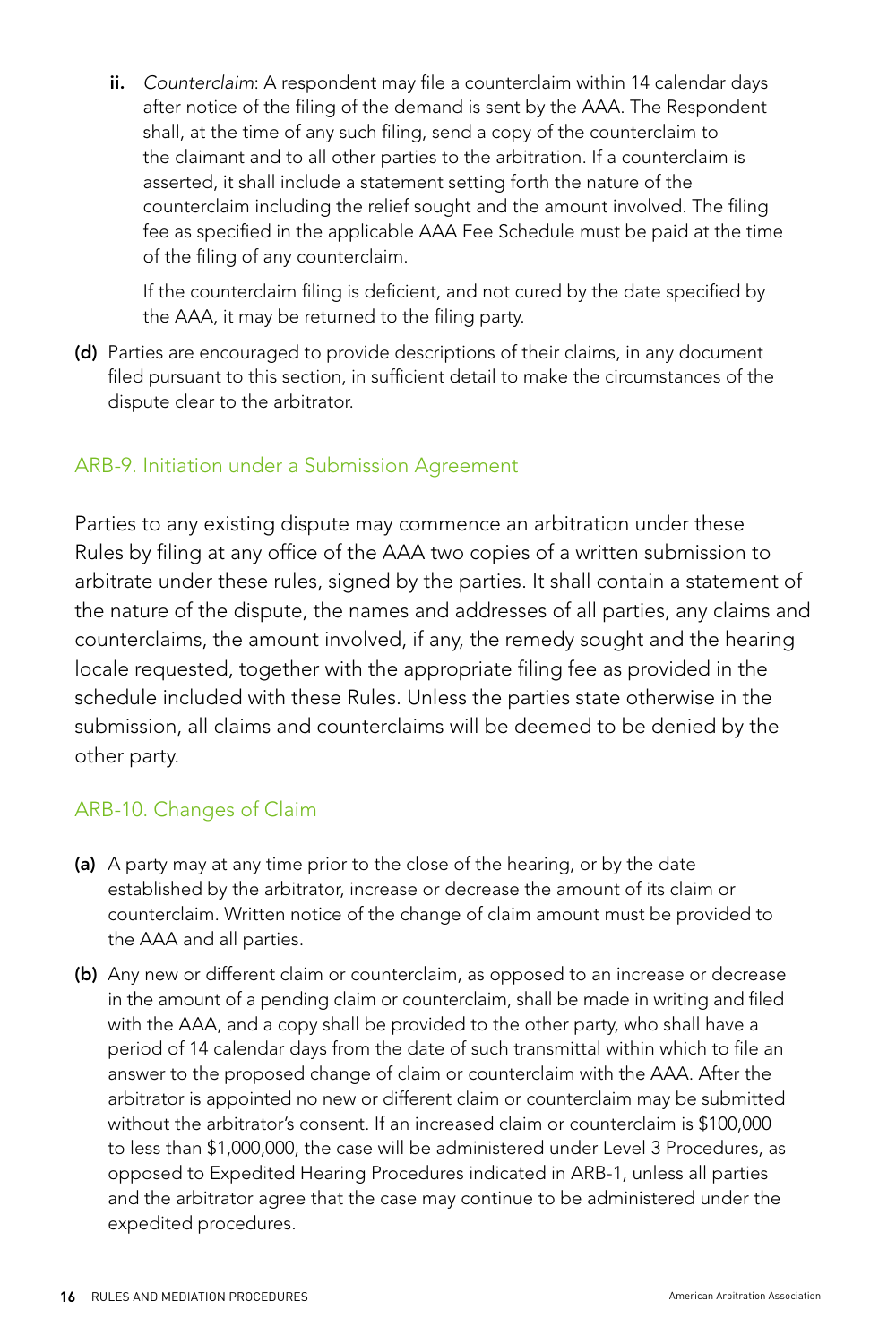## ARB-11. Jurisdiction

- (a) The arbitrator shall have the power to rule on his or her own jurisdiction, including any objections with respect to the existence, scope, or validity of the arbitration agreement or to the arbitrability of any claim or counterclaim.
- (b) The arbitrator shall have the power to determine the existence or validity of a contract of which an arbitration clause forms a part. Such an arbitration clause shall be treated as an agreement independent of the other terms of the contract. A decision by the arbitrator that the contract is null and void shall not for that reason alone render invalid the arbitration clause.
- (c) A party must object to the jurisdiction of the arbitrator or to the arbitrability of a claim or counterclaim no later than the filing of the answering statement to the claim or counterclaim that gives rise to the objection. The arbitrator shall rule on such objections as a preliminary matter or as part of the final award.

## ARB-12. Consolidation or Joinder

Any case in which a party seeks joinder or consolidation will be heard under the current Construction Industry Arbitration Rules. Any party seeking joinder or consolidation will be responsible for any AAA and arbitrator costs and fees greater than those that would be incurred by the parties under the *Home Construction Arbitration Rules.*

#### ARB-13. Mediation

At any stage of the proceedings, the parties may agree to conduct a mediation conference under the *Home Construction Mediation Procedures* in order to facilitate settlement. The mediator shall not be an arbitrator appointed to the case.

## ARB-14. Administrative Conference

At the request of any party or upon the AAA's own initiative, the AAA may conduct an administrative conference, in person or by telephone, with the parties and/or their representatives. The conference may address such issues as arbitrator selection, potential mediation of the dispute, potential exchange of information, a timetable for hearings, whether the parties desire a reasoned award, and any other administrative matters.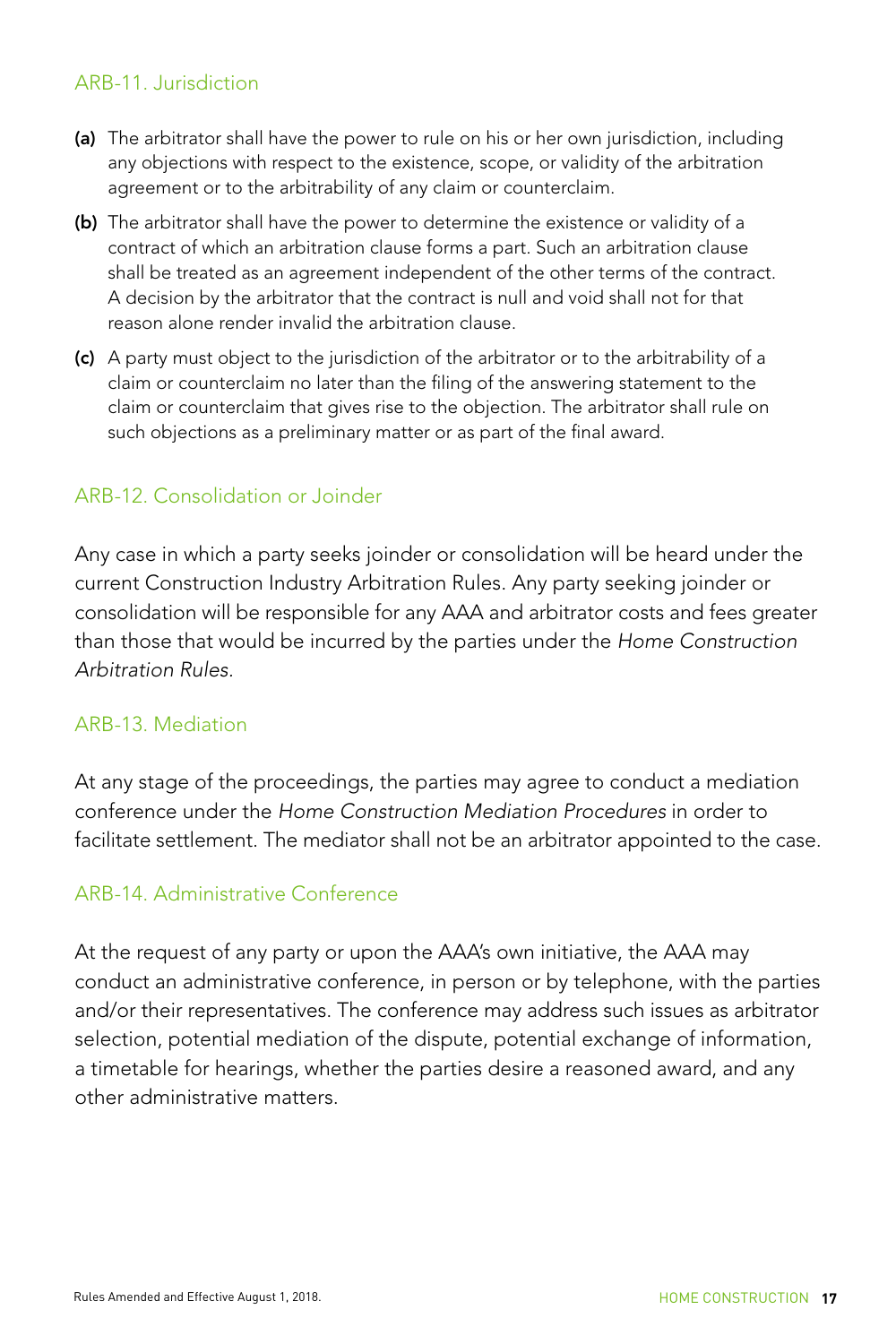# ARB-15. Fixing of Locale

Unless the parties mutually agree upon a locale post dispute, the locale shall be the city nearest to the site of the project in dispute, as determined by AAA, subject to the power of the arbitrator to finally determine the locale within 14 calendar days after the date of the preliminary hearing.

## ARB-16. Appointment from Panel of Home Construction Arbitrators

Unless the parties have agreed to another method of appointment post dispute, the arbitrator shall be appointed in the following manner:

Immediately after the filing of the submission or the answering statement or the expiration of the time within which the answering statement is to be filed, the AAA shall send simultaneously to each party to the dispute an identical list of names of persons chosen from the Roster. The parties are encouraged to agree to an arbitrator from the submitted list and to advise the AAA of their agreement.

(a) For Level 1 and Level 2 disputes, the AAA will submit to each party to the dispute an identical list of no more than five names of persons chosen from the Roster. If the parties do not agree to an arbitrator, each party may strike up to two proposed arbitrators from the list and number the remaining names in order of preference. The parties must return the list, noting any stricken arbitrators and rankings to the AAA within seven days of receipt of the list.

If the parties fail to agree on any of the persons named, or if acceptable arbitrators are unable to act, or if for any other reason the appointment cannot be made from the submitted lists, the AAA shall have the power to make the appointment from among other members of the Roster without the submission of additional lists.

(b) For Level 3 disputes, the AAA will submit to each party an identical list of up to 10 names of persons chosen from the Roster. If the parties are unable to agree upon an arbitrator, each party to the dispute shall have 14 calendar days from the transmittal date in which to strike names objected to, number the remaining names in order of preference and return the list to the AAA. If a party does not return the list within the time specified, all persons named therein shall be deemed acceptable. From among the persons who have been approved on both lists, and in accordance with the designated order of mutual preference, the AAA shall invite the acceptance of an arbitrator to serve. If the parties fail to agree on any of the persons named, or if acceptable arbitrators are unable to act, or if for any other reason the appointment cannot be made from the submitted lists, the AAA shall have the power to make the appointment from among other members of the Roster without the submission of additional lists.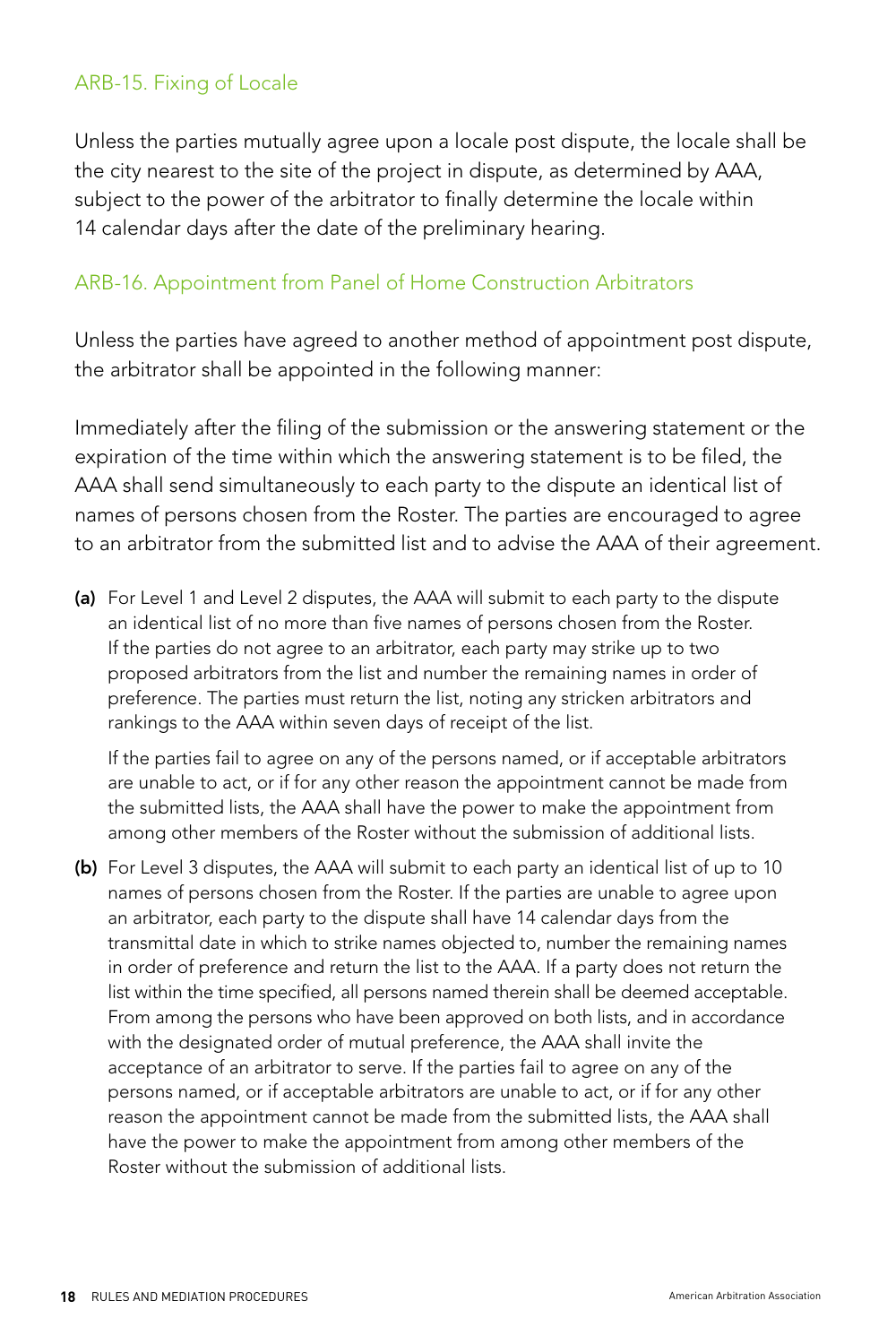# ARB-17. Number of Arbitrators

The dispute shall be heard and determined by one arbitrator. If the agreement specifies more than one arbitrator, or the parties agree that the dispute should be heard and determined by more than one arbitrator, the dispute shall be heard under the *Construction Industry Arbitration Rules.*

## ARB-18. Disclosure

- (a) Any person appointed or to be appointed as an arbitrator, as well as the parties and their representatives, shall disclose to the AAA as promptly as practicable any circumstance likely to give rise to justifiable doubt as to the arbitrator's impartiality or independence, including any bias or any financial or personal interest in the result of the arbitration or any past or present relationship with the parties or their representatives. Such obligation shall remain in effect throughout the arbitration. Failure on the part of a party or a representative to comply with the requirements of this rule may result in the waiver of the right to object to an arbitrator in accordance with Rule ARB-39.
- (b) Upon receipt of such information from the arbitrator or another source, the AAA shall communicate the information to the parties and, if it deems it appropriate to do so, to the arbitrator and others.
- (c) Disclosure of information pursuant to this section, ARB-18, is not to be construed as an indication that the arbitrator considers that the disclosed circumstances are likely to affect impartiality or independence.

# ARB-19. Disqualification of Arbitrator

- (a) Any arbitrator shall be impartial and independent and shall perform his or her duties with diligence and in good faith, and may be subject to disqualification for:
	- i. partiality or lack of independence,
	- ii. inability or refusal to perform his or her duties with diligence and in good faith, and
	- iii. any grounds for disqualification provided by applicable law.
- (b) Upon objection of a party to the continued service of an arbitrator, or on its own initiative, the AAA shall determine whether the arbitrator should be disqualified under the grounds set out above, and shall inform the parties of its decision, which decision shall be conclusive.

# ARB-20. Communication with Arbitrator

No party and no one acting on behalf of any party shall communicate *ex parte* with an arbitrator or a candidate for arbitrator concerning the arbitration or the underlying dispute.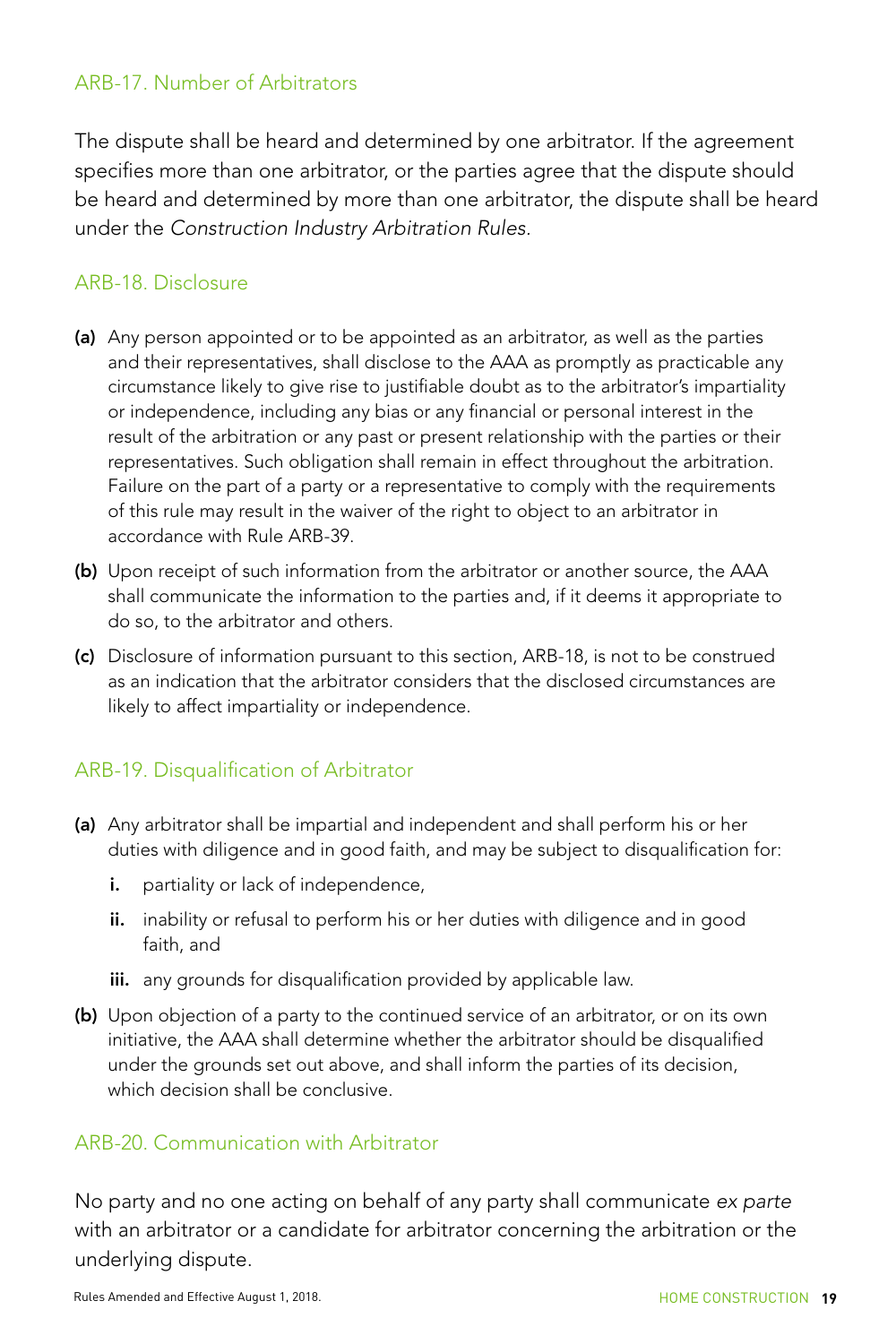## ARB-21. Vacancies

If for any reason an arbitrator is unable to perform the duties of the office, the AAA may, on proof satisfactory to it, declare the office vacant. Vacancies shall be filled in accordance with the applicable provisions of these Rules regarding appointment of arbitrators.

## ARB-22. Preliminary Hearing

At the request of any party or at the discretion of the arbitrator or the AAA, the arbitrator may schedule as soon as practicable a preliminary hearing with the parties and/or their representatives. The preliminary hearing may be conducted by telephone at the arbitrator's discretion.

During the preliminary hearing, the parties and the arbitrator should discuss the issues to be arbitrated, including clarification of the issues and claims, a schedule for the hearings, whether the parties desire a reasoned award, and any other preliminary matters.

# ARB-23. Exchange of Information

#### (a) *Expedited Procedures for Level 1 and Level 2 Disputes*

If one or more issues directly or indirectly relate to alleged deficiencies in design, materials, or construction, the arbitrator shall direct that all parties be allowed to inspect, document (by photograph, videotape, or otherwise) and test the alleged deficiencies. At least five business days prior to the hearing or no later than the date established by the arbitrator, the parties shall (a) exchange directly between themselves copies of all exhibits, affidavits and any other information they intend to submit at the hearing, and (b) identify all witnesses they intend to call at the hearing. The arbitrator is authorized to resolve any disputes concerning the exchange of information.

#### (b) *Level 3 Disputes*

If one or more issues directly or indirectly relate to alleged deficiencies in design, materials, or construction, the arbitrator shall direct that all parties be allowed to inspect, document (by photograph, videotape, or otherwise) and test the alleged deficiencies. The arbitrator shall have the authority to resolve any disputes relating to the inspection, documentation and testing of the alleged deficiencies.

Consistent with the expedited nature of arbitration, the arbitrator shall direct (i) the production of relevant documents and other information to be used in the arbitration, and (ii) the name and address of any witnesses to be called, and (iii) a brief summary of the testimony expected from each witness. At least five business days prior to the hearing, the parties shall exchange copies of all exhibits, affidavits and any other information they intend to submit at the hearing. The arbitrator is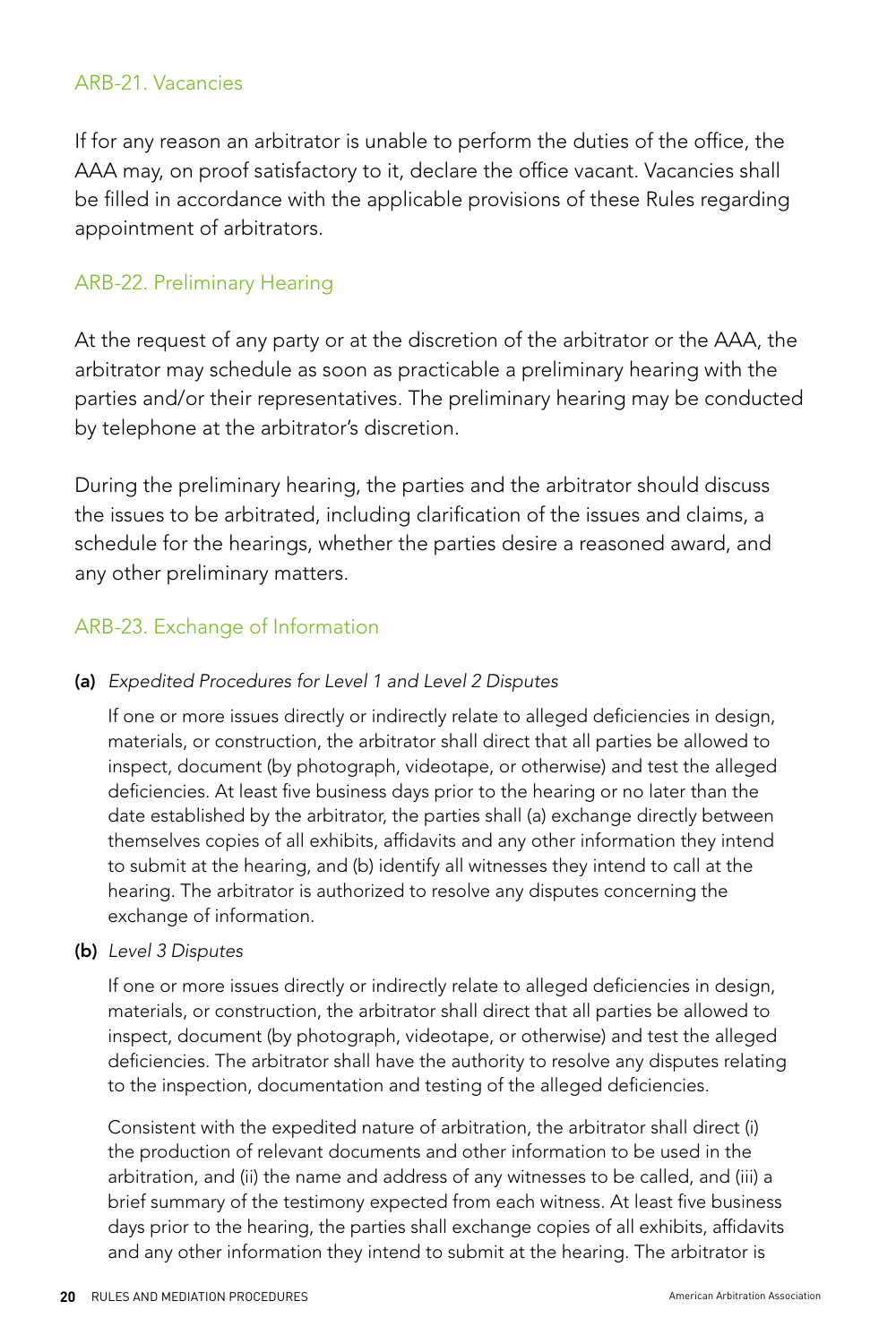authorized to resolve any disputes concerning the exchange of information or objections to such information. There shall be no other discovery, except as indicated below or as ordered by the arbitrator in extraordinary cases when the demands of justice require it.

#### **Documents** (applicable only to Level 3 disputes)

- > No later than 14 calendar days after the answering statement is filed or 21 calendar days after the claim is filed if no answering statement is filed, whichever is later, Claimant(s) and Respondent(s) shall produce all documents which are relevant to their claim, counterclaim, or defense. Both Claimant(s) and Respondent(s) shall have a continuing obligation to supplement the production in the event new or additional relevant documents are created or identified during the arbitration.
- > If any party believes additional documents should be produced, the arbitrator shall rule on the party's request, having heard or read the parties' arguments.
- > Absent extraordinary circumstances and a showing that the other party is not prejudiced, no party may admit or otherwise use any document or exhibit which was not produced to all other parties to the arbitration more than five days prior to the arbitration hearing, except if the parties agree or the arbitrator determines that the document or exhibit is necessary.

#### Interviews (applicable only to Level 3 disputes)

- > The Claimant(s) may take the recorded and transcribed interview of each Respondent. The Claimant(s) shall, at its cost, produce a copy of the recording or transcription to each Respondent. Subject to the rules governing admissibility of evidence as set forth herein, statements made by the Respondent shall be admissible in the arbitration hearing.
- > The Respondent(s) may take the recorded and transcribed interview of each Claimant. The Respondent(s) shall, at its cost, produce a copy of the recording or transcription to each Claimant. Subject to the rules governing admissibility of evidence as set forth herein, statements made by the Claimant shall be admissible in the arbitration hearing.
- > The Claimant(s) or Respondent(s) may take the recorded or transcribed interview of any witness identified by the other party. The Claimant(s) or Respondent(s) shall, at its cost, produce a copy of the recording or transcription to each party in the arbitration. No later than five business days prior to the deposition or interview of an expert witness, the party sponsoring the expert witness shall produce a written report or, if no written report will be used in the arbitration or by the expert, a written summary of the expert opinions which will be given by the expert witness in the arbitration hearing. Subject to the rules governing admissibility of evidence as set forth herein, statements made by the expert witnesses shall be admissible in the arbitration hearing.
- > Additional interviews may be agreed to by the parties or ordered by the arbitrator.
- > Disputes concerning interviews will be resolved by the arbitrator.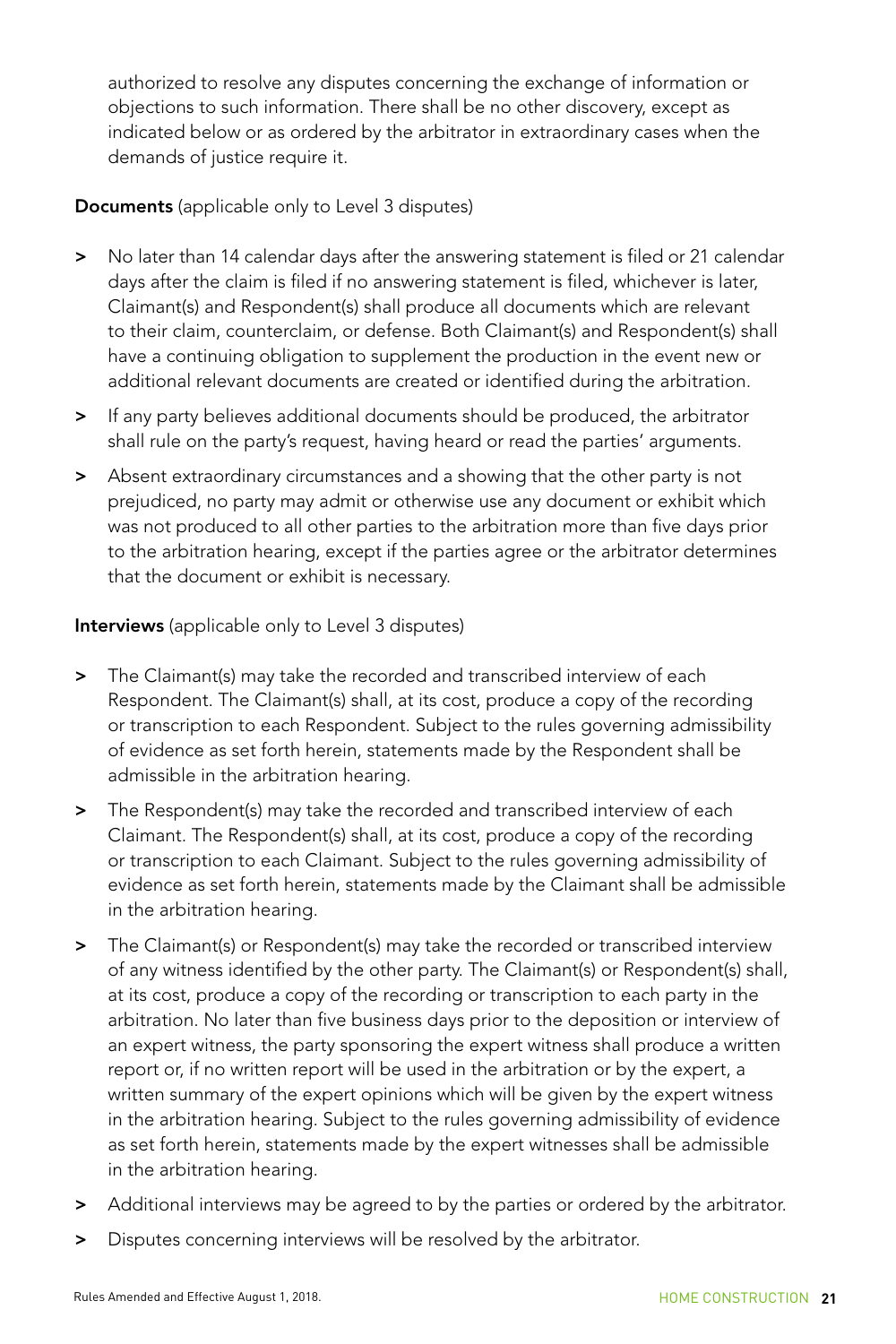# ARB-24. Date, Time and Place of Hearing

For Level 1 and Level 2 disputes in which a hearing is to be held, the arbitrator will set the date, time and place of the hearing, to be scheduled to take place within 30 days of the arbitrator's appointment. The AAA will notify the parties in advance of the hearing date.

When a hearing is scheduled for Level 3 disputes, the parties shall respond to requests for hearing dates in a timely manner, be cooperative in scheduling the earliest practicable date and adhere to the established hearing schedule. The AAA shall send a notice of hearing to the parties at least 10 days in advance of the hearing date, unless otherwise agreed by the parties.

## ARB-25. Attendance at Hearings

The arbitrator and the AAA shall maintain the privacy of the hearings unless the law provides to the contrary. Any person having a direct interest in the arbitration is entitled to attend hearings. The arbitrator shall otherwise have the power to require the exclusion of any witness, other than a party or other essential person, during the testimony of any other witness. It shall be discretionary with the arbitrator to determine the propriety of the attendance of any person other than a party and its representatives.

#### ARB-26. Representation

Any party may be represented by counsel or other authorized representative. A party intending to be so represented shall notify the other party and the AAA of the name and address of the representative at least five business days prior to the date set for the hearing at which that person is first to appear. When such a representative initiates an arbitration or responds for a party, notice is deemed to have been given.

# ARB-27. Oaths

Before making any ruling or decisions, proceeding with the first hearing, or, where no hearing is held, before reviewing any evidence, each arbitrator may take an oath of office and, if required by law, shall do so. The arbitrator may require witnesses to testify under oath administered by any duly qualified person and, if it is required by law or requested by any party, shall do so.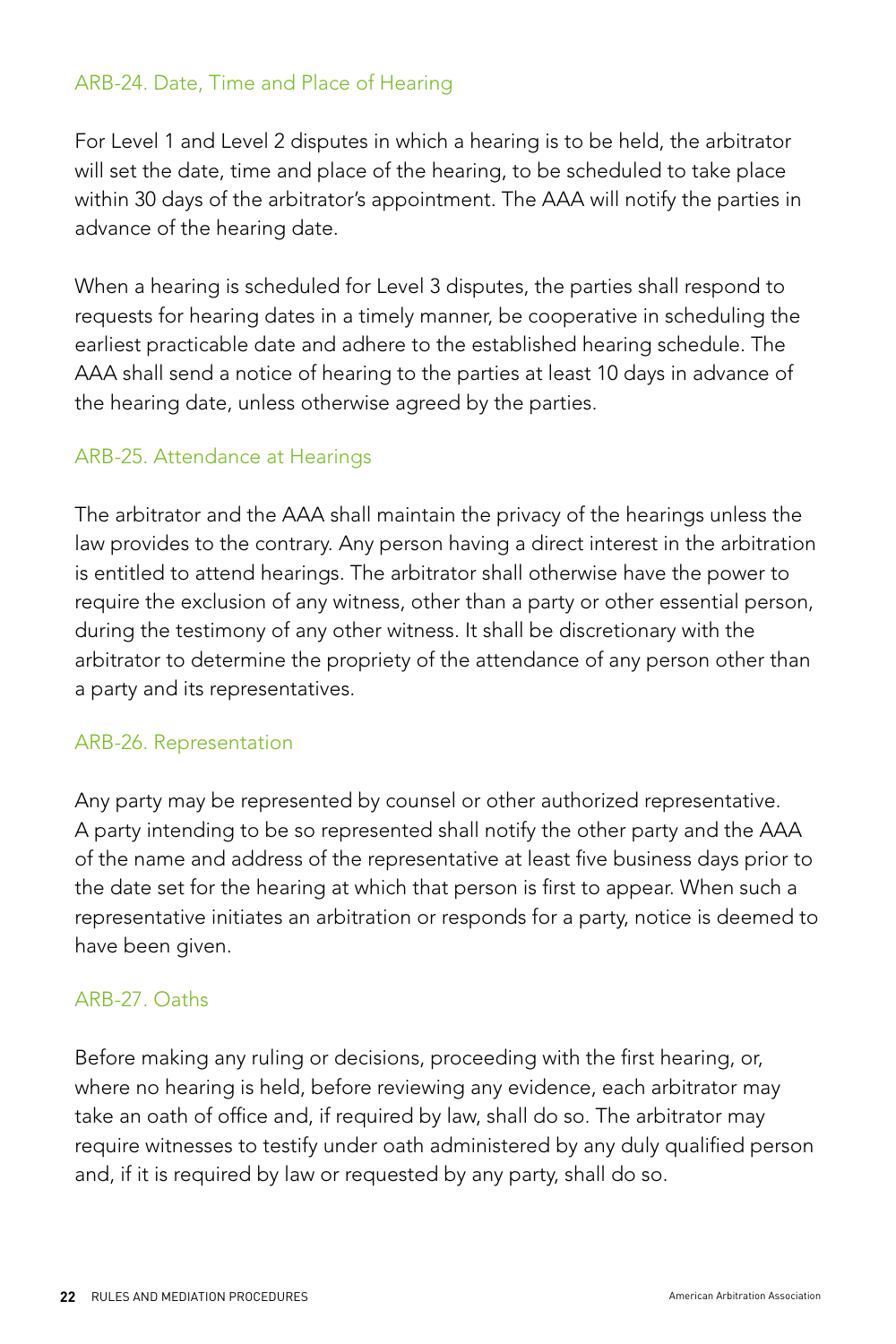# ARB-28. Stenographic Record

Any party desiring a stenographic record shall make arrangements directly with a stenographer and shall notify the other parties of these arrangements at least three days in advance of the hearing. The requesting party or parties shall pay the cost of the record. If the transcript is agreed by the parties, or determined by the arbitrator to be the official record of the proceeding, it must be provided to the arbitrator and made available to the other parties for inspection, at a date, time and place determined by the arbitrator.

#### ARB-29. Interpreters

Any party wishing an interpreter shall make all arrangements directly with the interpreter and shall assume the costs of the service.

## ARB-30. Postponements

The arbitrator may postpone any hearing upon agreement of the parties, upon request of a party for good cause shown, or upon the arbitrator's own initiative.

# ARB-31. Arbitration in the Absence of a Party or Representative

Unless the law provides to the contrary, the arbitration may proceed in the absence of any party or representative who, after due notice, fails to be present or fails to obtain a postponement. An award shall not be made solely on the default of a party. The arbitrator shall require the party who is present to submit such evidence as the arbitrator may require for the making of an award.

# ARB-32. Conduct of Proceedings

- (a) The claimant shall present evidence to support its claim. The respondent shall then present evidence to support its defense. Witnesses for each party shall also submit to questions from the arbitrator and the adverse party. The arbitrator has the discretion to vary this procedure, provided that the parties are treated with equality and each party has the right to be heard and is given a fair opportunity to present its case.
- (b) The arbitrator, exercising his or her discretion, shall conduct the proceedings with a view to expediting the resolution of the dispute and may direct the order of proof, bifurcate proceedings and direct the parties to focus their presentations on issues the decision of which could dispose of all or part of the case.

For Level 1 and Level 2 disputes in which a hearing is scheduled, the hearing *generally shall not exceed one day. For good cause shown, the arbitrator may*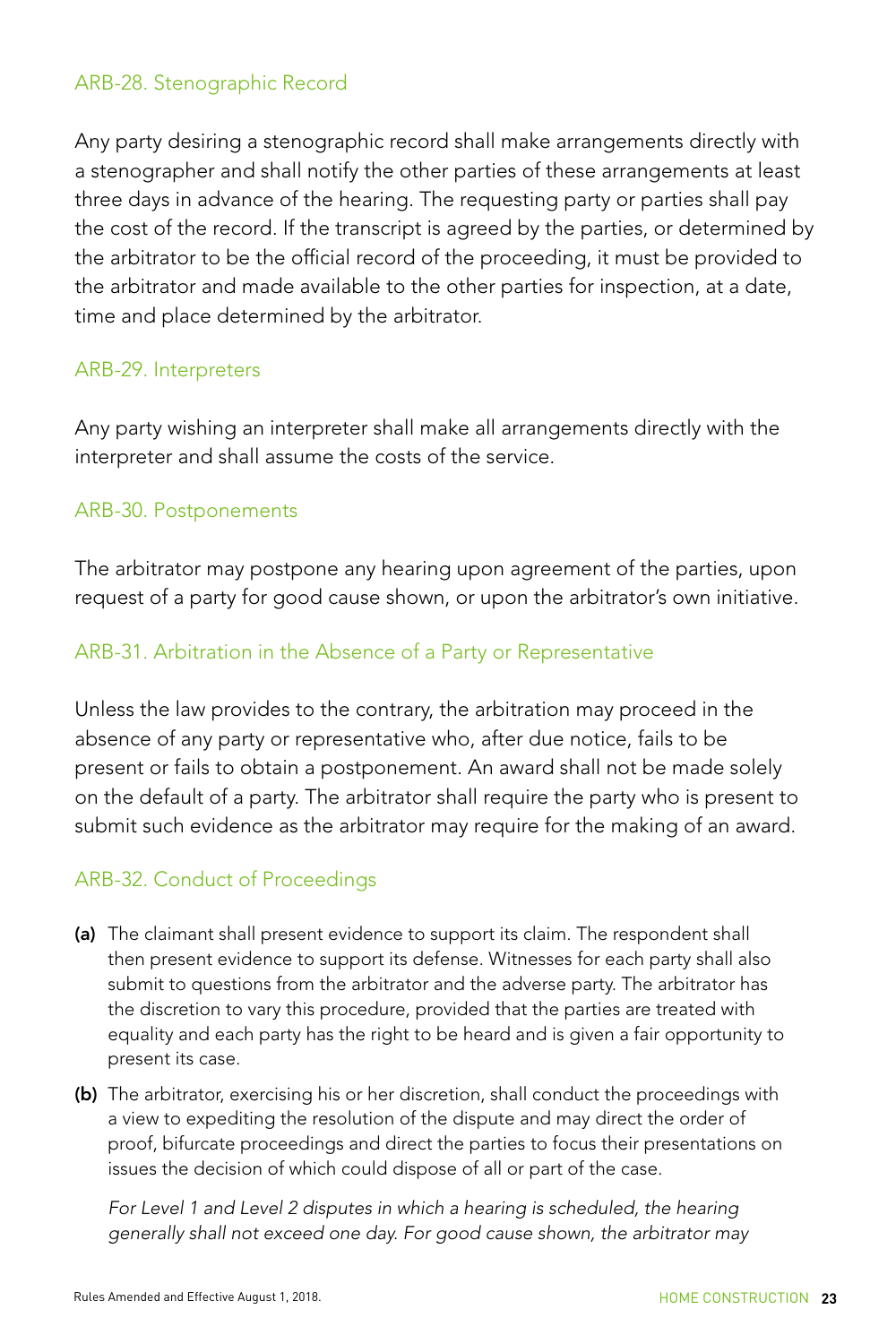*schedule additional hearings within seven business days after the initial day of hearings.*

(c) The parties may agree to waive oral hearings in any case.

# ARB-33. Evidence

- (a) The parties may offer such evidence as is relevant and material to the dispute and shall produce such evidence as the arbitrator may deem necessary to an understanding and determination of the dispute. Conformity to legal rules of evidence shall not be necessary. All evidence shall be taken in the presence of all of the arbitrators and all of the parties, except where any of the parties is absent, in default, or has waived the right to be present.
- (b) The arbitrator shall determine the admissibility, relevance and materiality of the evidence offered and may exclude evidence deemed by the arbitrator to be cumulative or irrelevant.
- (c) The arbitrator shall take into account applicable principles of legal privilege, such as those involving the confidentiality of communications between a lawyer and client.
- (d) An arbitrator or other person authorized by law to subpoena witnesses or documents may do so upon the request of any party or independently.

# ARB-34. Evidence by Affidavit and Post-hearing Filing of Documents or Other Evidence

- (a) The arbitrator may receive and consider the evidence of witnesses by declaration or affidavit, but shall give it only such weight as the arbitrator deems it entitled to after consideration of any objection made to its admission.
- (b) If the parties agree or the arbitrator directs that documents or other evidence be submitted to the arbitrator after the hearing, the documents or other evidence shall be filed with the AAA for transmission to the arbitrator. All parties shall be afforded an opportunity to examine and respond to such documents or other evidence.

#### ARB-35. Inspection or Investigation

An arbitrator finding it necessary to make an inspection or investigation in connection with the arbitration shall direct the AAA to so advise the parties. The arbitrator shall set the date and time and the AAA shall notify the parties. Any party who so desires may be present at such an inspection or investigation. In the event one or all parties are not present at the inspection or investigation, the arbitrator shall make an oral or written report to the parties simultaneously and afford them an opportunity to comment.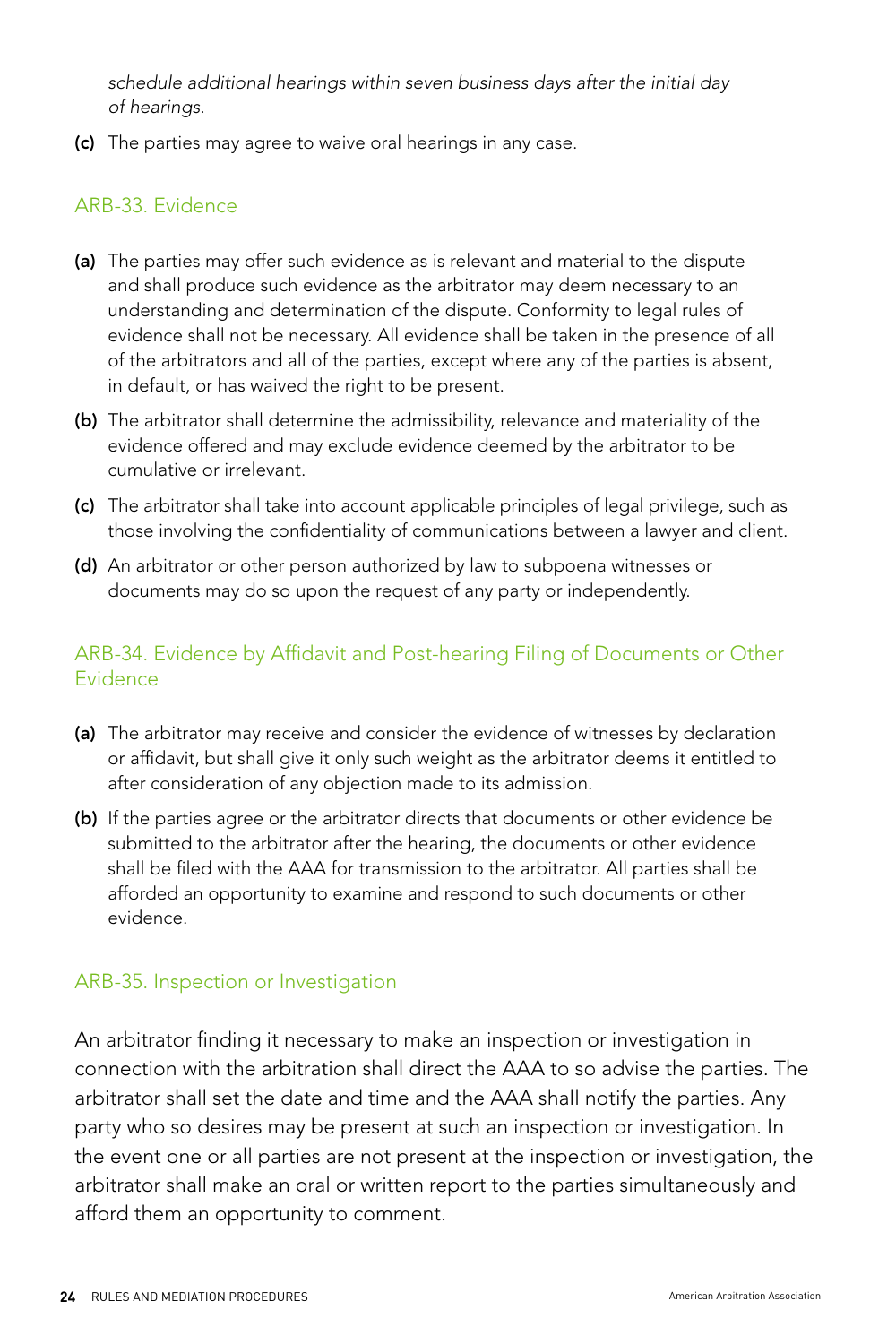#### ARB-36. Interim Measures

- (a) The arbitrator may take whatever interim measures he or she deems necessary, including injunctive relief and measures for the protection or conservation of property and disposition of perishable goods. If it deems necessary, the AAA may appoint a different arbitrator for the sole purpose of ruling on any requests for interim measures.
- (b) Such interim measures may take the form of an interim award, and the arbitrator may require security for the costs of such measures.
- (c) A request for interim measures addressed by a party to a judicial authority shall not be deemed incompatible with the agreement to arbitrate or a waiver of the right to arbitrate.

# ARB-37. Closing of Hearing

The arbitrator shall specifically inquire of all parties whether they have any further proofs to offer or witnesses to be heard. Upon receiving negative replies or if satisfied that the record is complete, the arbitrator shall declare the hearing closed. If briefs are to be filed, the hearing shall be declared closed as of the final date set by the arbitrator for the receipt of briefs. If documents are to be filed as provided in section ARB-34 and the date set for their receipt is later than that set for the receipt of briefs, the later date shall be the closing date of the hearing. The time limit within which the arbitrator is required to make the award shall commence, in the absence of other agreements by the parties, upon the closing of the hearing.

## ARB-38. Reopening of Hearing

The hearing may be reopened on the arbitrator's initiative, or upon application of a party, at any time before the award is made. If reopening the hearing would prevent the making of the award within the specific time agreed on by the parties in the contract(s) out of which the controversy has arisen, the matter may not be reopened unless the parties agree on an extension of time.

#### ARB-39. Waiver of Rules

Any party who proceeds with the arbitration after knowledge that any provision or requirement of these Rules has not been complied with and who fails to state an objection in writing shall be deemed to have waived the right to object.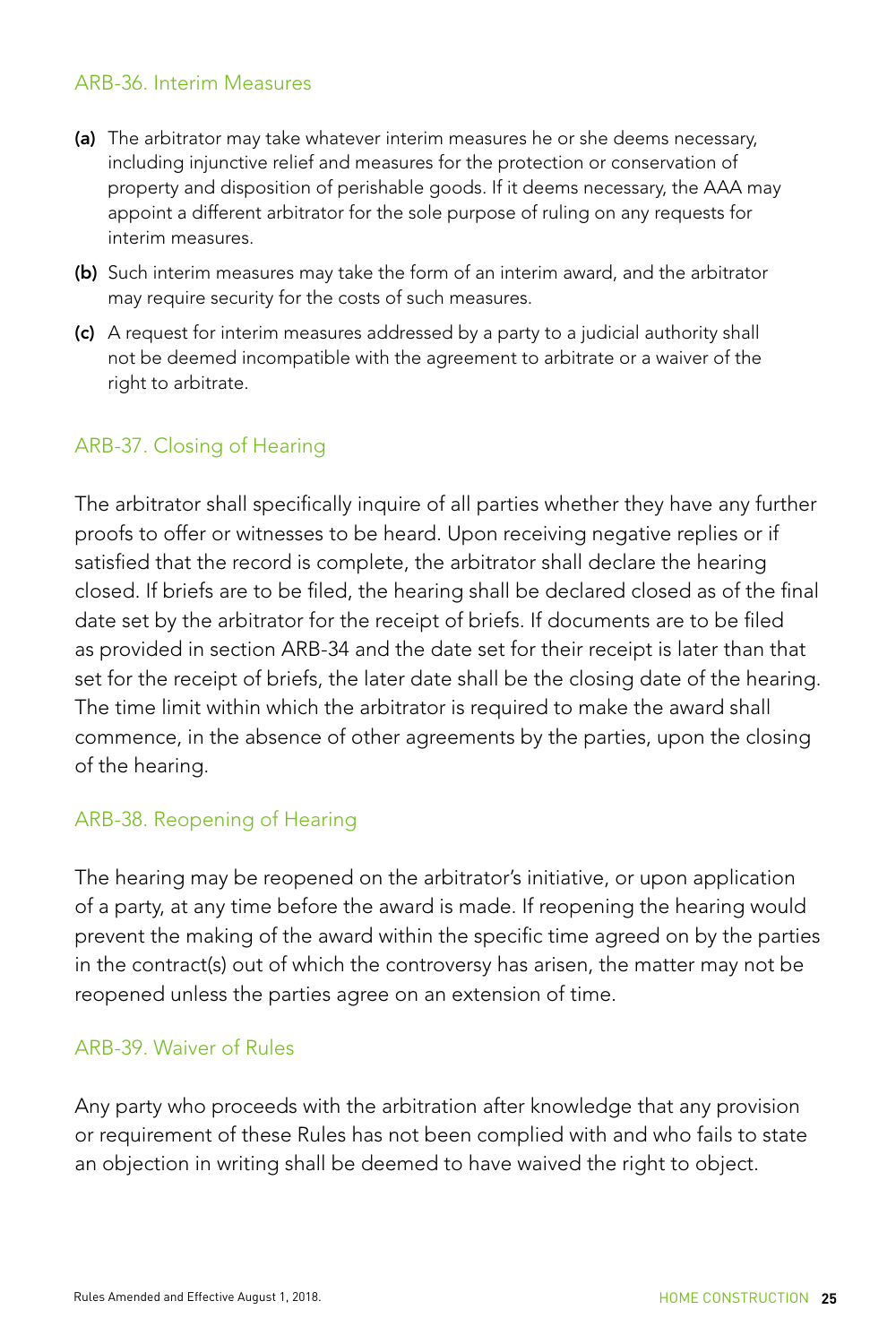# ARB-40. Extensions of Time

*For Level 1 and Level 2 disputes, except in extraordinary circumstances, the AAA or the arbitrator may grant a party no more than one seven-day extension of time to respond to the demand for arbitration or counterclaim.*

The parties may modify any period of time by mutual agreement. The AAA or the arbitrator may for good cause extend any period of time established by these Rules, except the time for making the award. The AAA shall notify the parties of any extension.

## ARB-41. Serving of Notice

- (a) Any papers, notices, or process necessary or proper for the initiation or continuation of an arbitration under these Rules, for any court action in connection therewith, or for the entry of judgment on any award made under these Rules, may be served on a party by mail addressed to the party or its representative at the last known address or by personal service, in or outside the state where the arbitration is to be held, provided that reasonable opportunity to be heard with regard to the dispute is or has been granted to the party.
- (b) The AAA, the arbitrator and the parties may also use overnight delivery, electronic fax transmission (fax), or electronic mail (email) to give the notices required by these rules. Where all parties and the arbitrator agree, notices may be transmitted by other methods of communication.
- (c) Unless otherwise instructed by the AAA or by the arbitrator, any documents submitted by any party to the AAA or to the arbitrator shall simultaneously be provided to the other party or parties to the arbitration.

#### ARB-42. Time of Award

For Level 1 and Level 2 disputes, unless otherwise agreed by the parties, the award shall be rendered no later than 14 calendar days from the date of the closing of the hearing, or, if oral hearings have been waived, from the date of the AAA's transmittal of the final statements and proofs to the arbitrator.

For Level 3 disputes, the award shall be made promptly by the arbitrator and, unless otherwise agreed by the parties or specified by law, no later than 30 calendar days from the date of closing the original or reopened hearing, or, if oral hearings have been waived, from the date of the AAA's transmittal of the final statements and proofs to the arbitrator.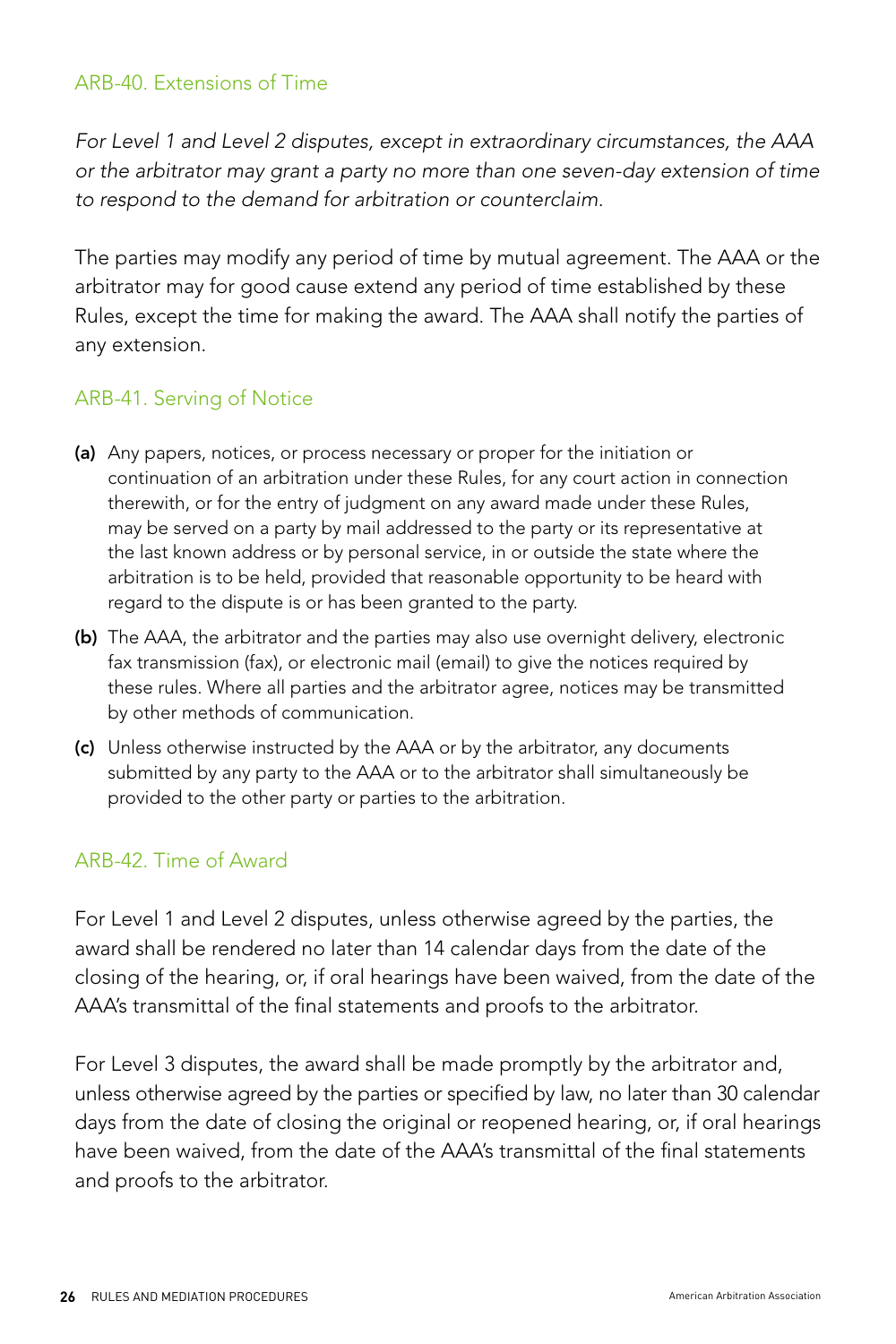# ARB-43. Form and Scope of Award

- (a) The arbitrator may grant any legally available remedy or relief that the arbitrator deems just and equitable and within the scope of the agreement of the parties, including, but not limited to, equitable relief and specific performance of a contract.
- (b) In addition to the final award, the arbitrator may make other decisions, including interim, interlocutory, or partial rulings, orders, and awards. In any interim, interlocutory, or partial award, the arbitrator may assess and apportion the fees, expenses and compensation related to such award as the arbitrator determines is appropriate, subject to the provisions of and limitations contained in Rule 43(c).
- (c) In the final award, the arbitrator shall assess administrative and arbitrator fees as provided for in these Rules. Arbitrator compensation, expenses, and administrative fees (which include filing and hearing fees) are not subject to reallocation except as may be required by applicable law or upon the arbitrator's determination that a claim or counterclaim was filed for the purposes of harassment or is patently frivolous.
- (d) The award of the arbitrator may include:
	- > interest as the arbitrator may deem appropriate, and to the extent authorized by law or the arbitration agreement; and
	- > an award of attorneys' fees to the extent authorized by law or the arbitration agreement.
- (e) In the award, the arbitrator shall apply any pertinent contract terms, statutes and legal precedents. The arbitrator may grant any remedy, relief, or outcome the parties could have received in court. The award shall be final and binding. The award is subject to review in accordance with applicable statutes governing arbitration awards.
- (f) Any award shall be in writing and shall be executed in the manner required by law. The arbitrator shall provide a concise, written breakdown of the award. For Level 2 and Level 3 cases, if requested in writing by any party, or if the arbitrator believes it is appropriate to do so, the arbitrator shall provide a written explanation of the award, including the legal and factual basis thereof. The award of the arbitrator shall not exceed five pages, except in extraordinary cases when the demands of justice require it.

#### ARB-44. Award upon Settlement

If the parties settle their dispute during the course of the arbitration and if the parties so request, the arbitrator may set forth the terms of the settlement in a "consent award." A consent award must include an allocation of arbitration costs, including administrative fees and expenses as well as arbitrator fees and expenses.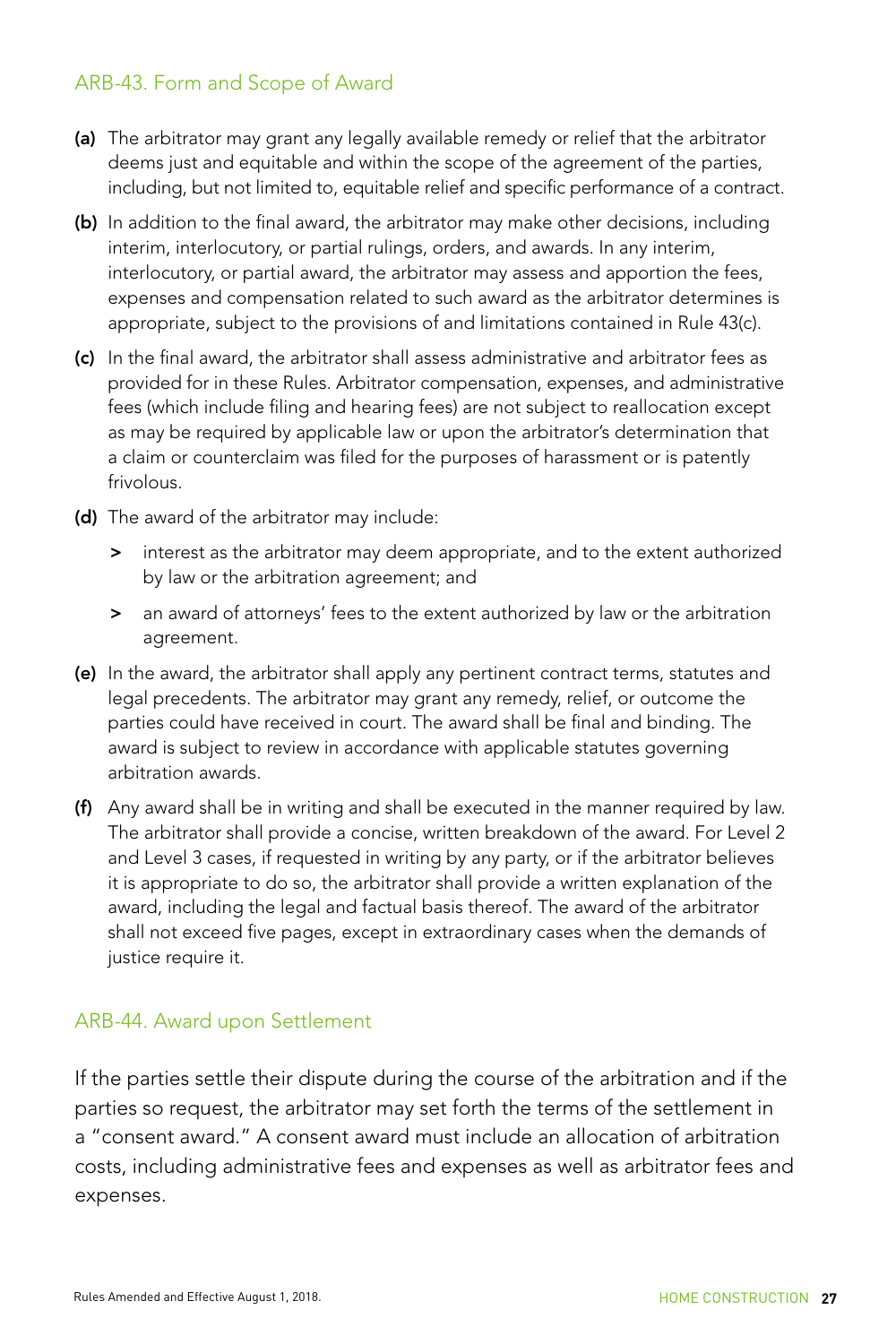# ARB-45. Delivery of Award to Parties

Parties shall accept as notice and delivery of the award the placing of the award or a true copy thereof in the mail addressed to the parties or their representatives at the last known addresses, personal or electronic service of the award, or the filing of the award in any other manner that is permitted by law.

#### ARB-46. Modification of Award

Within 20 calendar days after the transmittal of an award, any party, upon notice to the other parties, may request that the arbitrator, through the AAA, correct any clerical, typographical, or computational errors in the award. The arbitrator is not empowered to redetermine the merits of any claim already decided. The other parties shall be given 10 days to respond to the request. The arbitrator shall dispose of the request within 20 calendar days after transmittal by the AAA to the arbitrator of the request and any response thereto.

# ARB-47. Release of Documents for Judicial Proceedings

The AAA shall, upon the written request of a party, furnish to the party, at the party's expense, certified copies of any papers in the AAA's possession that may be required in judicial proceedings relating to the arbitration.

# ARB-48. Applications to Court and Exclusions of Liability

- (a) No judicial proceeding by a party relating to the subject matter of the arbitration shall be deemed a waiver of the party's right to arbitrate.
- (b) Neither the AAA nor any arbitrator in a proceeding under these Rules is a necessary or proper party in judicial proceedings relating to the arbitration.
- (c) Parties to an arbitration under these Rules shall be deemed to have consented that judgment upon the arbitration award may be entered in any federal or state court having jurisdiction thereof.
- (d) Parties to an arbitration under these Rules shall be deemed to have consented that neither the AAA nor any arbitrator shall be liable to any party in any action for damages or injunctive relief for any act or omission in connection with any arbitration under these Rules.
- (e) Parties to an arbitration under these Rules may not call the arbitrator, the AAA, or AAA employees as a witness in litigation or any other proceeding relating to the arbitration. The arbitrator, the AAA and AAA employees are not competent to testify as witnesses in any such proceeding.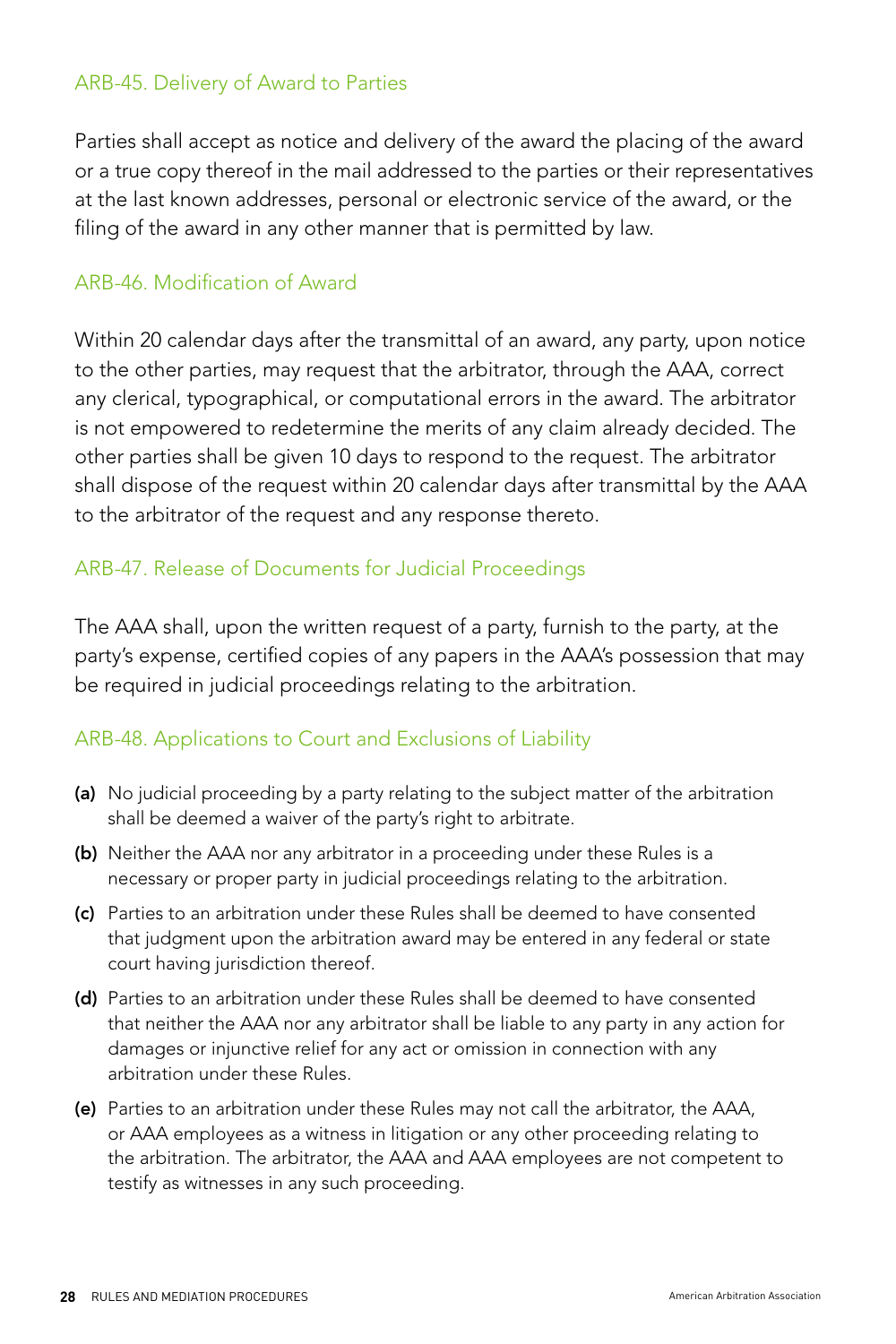# ARB-49. Interpretation and Application of Rules

The arbitrator shall interpret and apply these Rules insofar as they relate to the arbitrator's powers and duties. If that is not possible, either an arbitrator or a party may refer the question to the AAA for final decision. All other rules shall be interpreted and applied by the AAA.

# ARB-50. Administrative Fees, Arbitrator Fees and Expenses and Suspension for Non-Payment

The administrative fee charged by the AAA is for its administration, handling and processing of the arbitration claim and shall be in accordance with the fee schedule available at [www.adr.org.](http://www.adr.org) The amount of the administrative fee is based upon the size of the claim and counterclaim and is based only on the actual damages. Any additional damages such as punitive damages and attorneys' fees which may be claimed are not included in the calculation of the administrative fee. The parties' share of the administrative fee is indicated in the fee schedule. These amounts must be paid at the time of filing.

The final fee indicated in the chart is part of the administrative fee, but is only due if a hearing is scheduled. If the claim is settled, the final fee is not owed.

A final fee will be incurred for all cases that proceed to their first hearing. This fee will be payable in advance at the time that the first hearing is scheduled. This fee will be refunded at the conclusion of the case if no hearings have occurred.

The AAA may, in the event of extreme financial hardship on the part of any party, defer or reduce the administrative fees.

# Arbitrator Fees

The fee schedule indicates the amount due for arbitrator compensation based upon the size of the claim. These fees are paid in advance of the arbitration hearing. Any unused deposits are returned at the end of the case.

# Expenses

The expenses of witnesses and experts for either side shall be paid by the party producing such witnesses. All other expenses of the arbitration, including required travel and other expenses of the arbitrator, AAA representatives and any witness and the cost of any proof produced at the direct request of the arbitrator,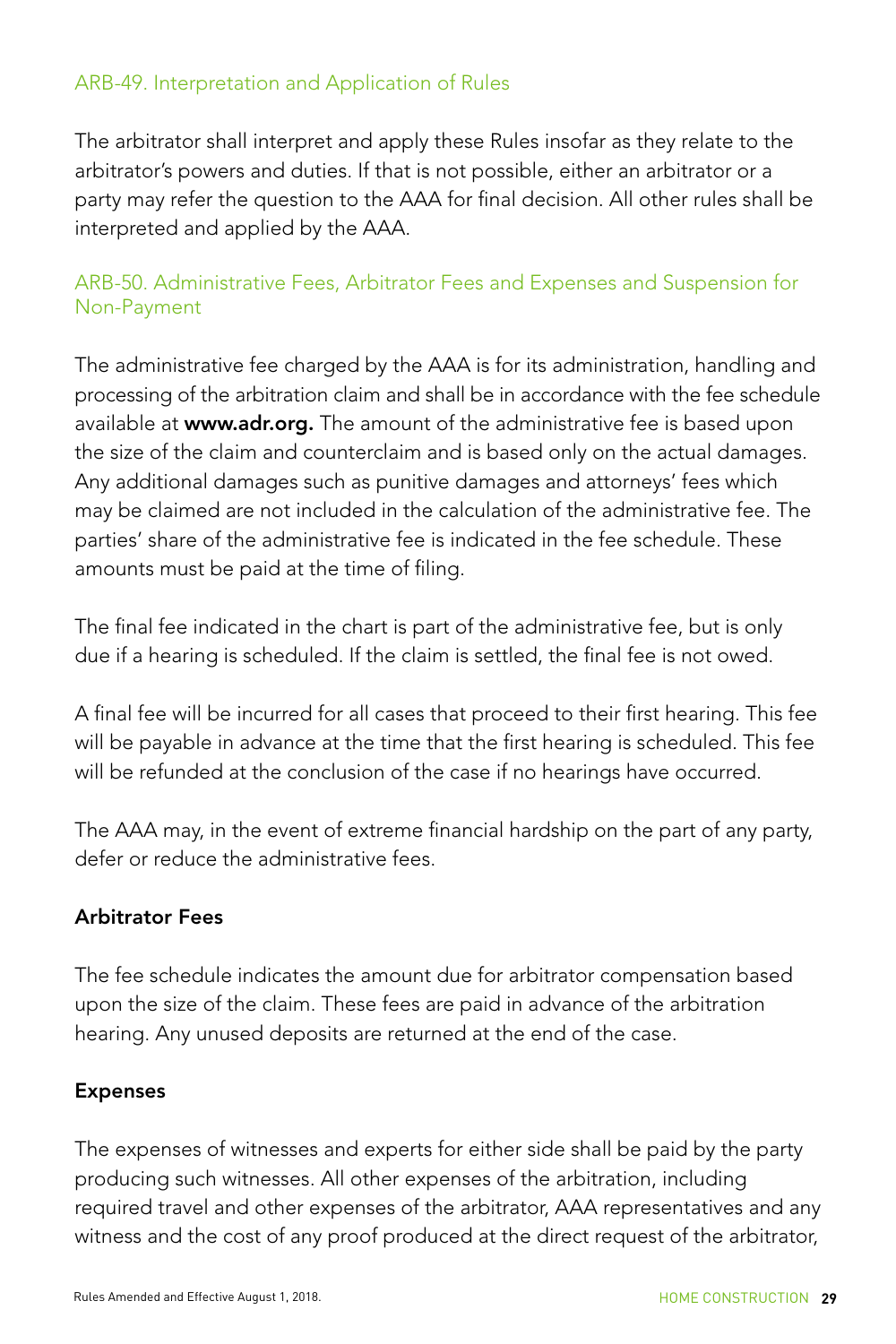shall be borne equally by the parties, unless they agree otherwise or unless the arbitrator in the award assesses such expenses or any part thereof against any specified party or parties.

# Suspension for Nonpayment

If arbitrator compensation or administrative fees have not been paid-in-full five business days prior to commencement of the hearing, the AAA may so inform the parties in order that one of them may advance the required payment. The arbitrator may assess these costs in the final award. If such payments are not made, the arbitrator may order the suspension or termination of the proceedings. If no arbitrator has yet been appointed, the AAA may suspend the proceedings. If either the arbitrator or the AAA suspend or terminate the proceedings, the parties may submit their dispute to an appropriate court.

If the builder does not pay its share of the administrative fees, arbitrator fees, or expenses, the AAA may elect to not administer the case and future cases in contracts involving that builder.

# Administrative Fees and Arbitrator Compensation

FOR THE CURRENT ADMINISTRATIVE FEE SCHEDULE, PLEASE VISIT *[www.adr.org/homeconstructionfeeschedule.](http://www.adr.org/homeconstructionfeeschedule)*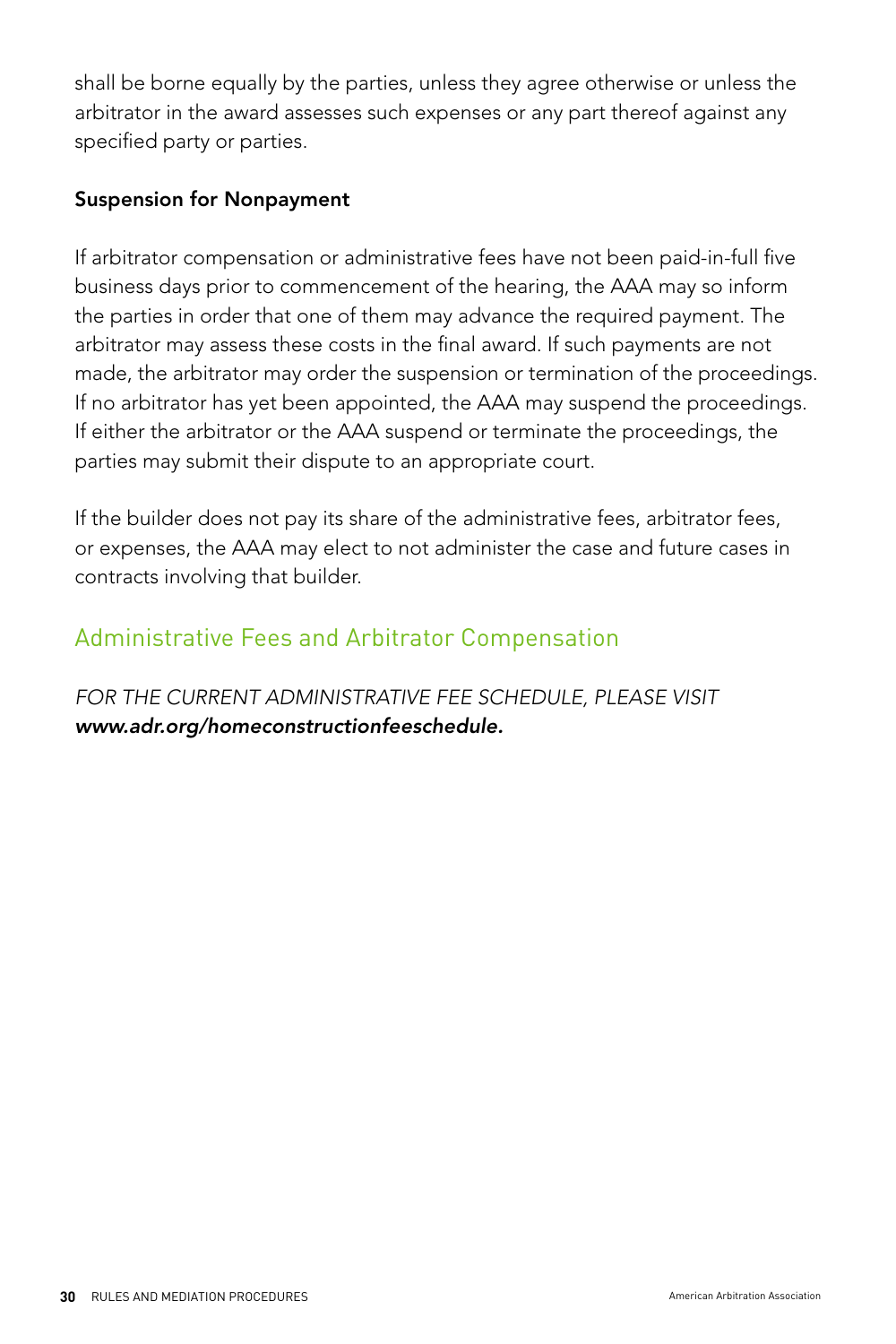# Arbitration Checklist

Before you file for arbitration:

- Identify and evaluate your applicable statute of limitations.
- **Complete the Demand for Arbitration.** 
	- Identify all parties and their contact information. Delays may occur if information is inaccurate.
	- Be specific in what you are claiming. If you are claiming monetary damages or specific performance (e.g., repairs needed), specify each claim.
	- Indicate the name of these Rules on your Demand form.
	- Sign the form.
- Review the AAA WebFile program available through www.adr.org to file online.
- Send the original completed Demand for Arbitration to the other party (i.e., the builder or the homeowner).
- Send two copies of the Demand for Arbitration to your American Arbitration Association (AAA) local office or Case Management Center along with the completed Demand. Also send the following items to the AAA:
	- ▶ copy of the arbitration clause or provision contained in your contract.;
	- $\blacktriangleright$  the appropriate filing fee indicated in the filing fee chart.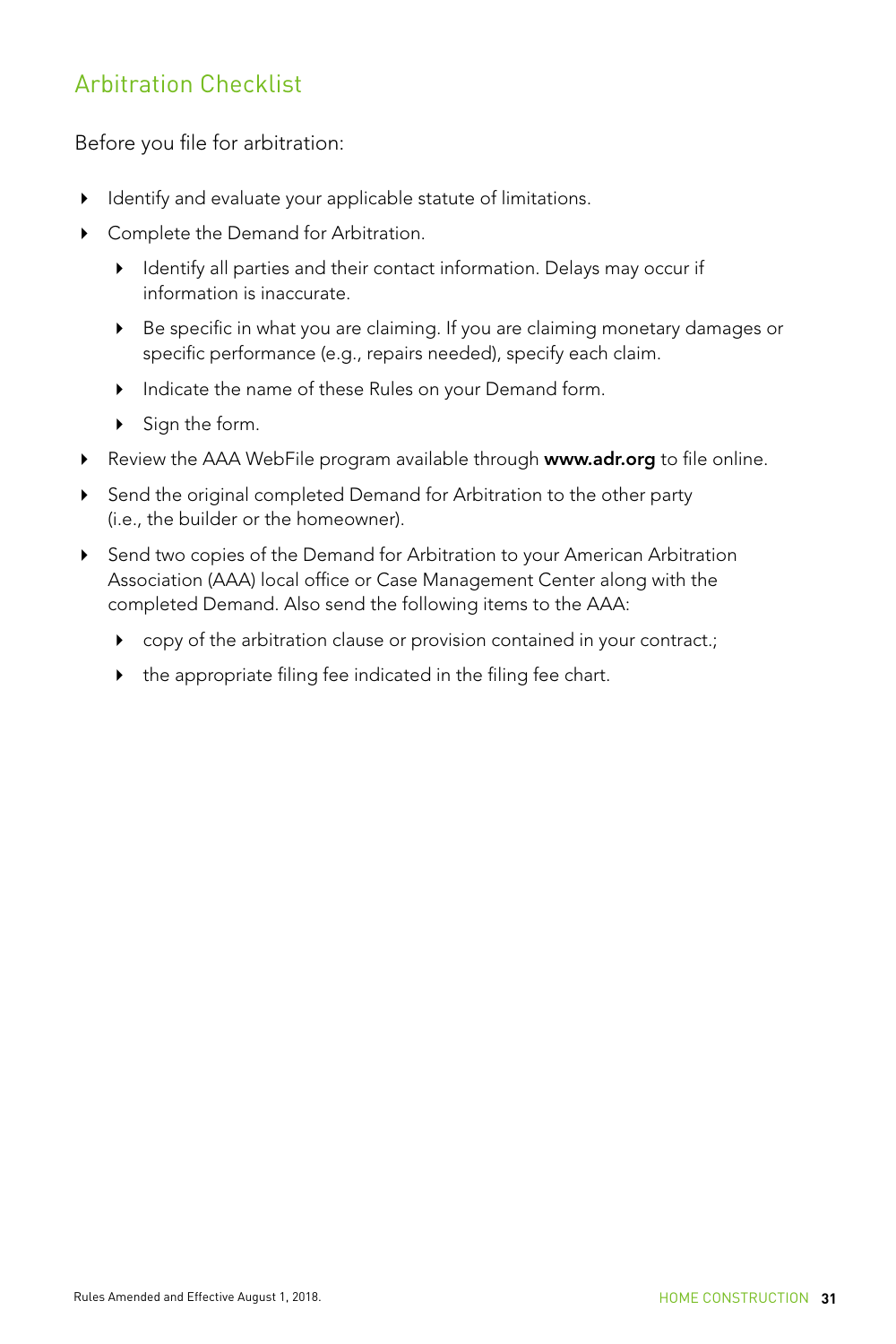# Arbitration Tips for Parties

- 1. Assemble all documents and papers that you will need for your case. A checklist of documents and exhibits will be helpful toward your orderly presentation.
- 2. If documents that are needed are in the possession of the other party, ask the other party to make them available to you. Under some state arbitration laws, arbitrators or attorneys have authority to subpoena documents and witnesses.
- **3.** If you provide witness testimony by affidavit, consider using sworn statements. These sworn statements are more persuasive when they are from witnesses with direct knowledge of the facts. Hearsay testimony may be received by an arbitrator but may not be given much weight.
- 4. Support your allegations with proofs and make sure you identify which proofs are supporting which claims or arguments.
- **5.** Be concise and to the point. Try not to give information to an arbitrator that is not relevant to the case. You must present them with a clear case.
- 6. Study the case from the other side's point of view and be prepared to respond to the opposition's evidence.
- 7. Types of documents or records you might use to convince an arbitrator of your position:
	- a. Invoices
	- b. Cancelled checks
	- c. Engineering or architect or expert reports
	- d. Letters or memos
	- e. Plans or blueprints that might be important
	- f. Copies of change orders
- 8. Be sure to ask the arbitrator to deal with preliminary issues, for example, whether the arbitration is premature pending the parties' compliance with legal or contractual notice, opportunity to repair requirements, etc.

For further information on construction arbitration and mediation, visit our website at [www.adr.org.](http://www.adr.org)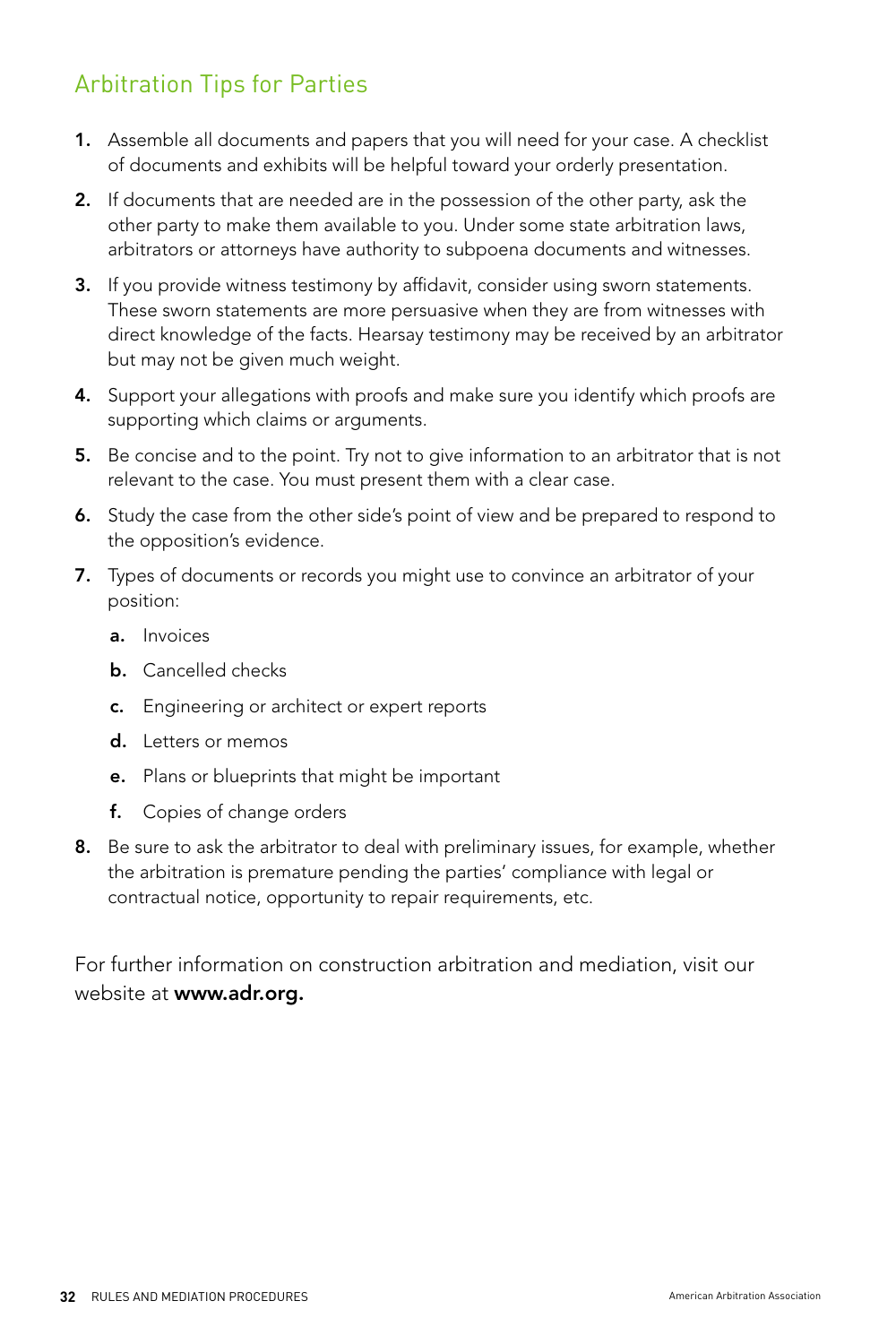# Home Construction Mediation Procedures

# M-1. Agreement of Parties

Whenever, by stipulation or in their contract, the parties have provided for mediation or conciliation of existing or future disputes under the auspices of the American Arbitration Association or under these procedures, the parties and their representatives, unless agreed otherwise in writing, shall be deemed to have made these procedures, as amended and in effect as of the date of filing of a request for mediation, a part of their agreement and designate the AAA as the administrator of their mediation.

The parties by mutual agreement may vary any part of these procedures including, but not limited to, agreeing to conduct the mediation via telephone or other electronic or technical means.

## M-2. Initiation of Mediation

Any party or parties to a dispute may initiate mediation under the AAA's auspices by making a request for mediation to any of the AAA's regional offices or case management centers via email, regular mail, or fax. Requests for mediation may also be filed online via AAA WebFile at [www.adr.org.](http://www.adr.org)

The party initiating the mediation shall simultaneously notify the other party or parties of the request. The initiating party shall provide the following information to the AAA and the other party or parties as applicable:

- i. a copy of the mediation provision of the parties' contract or the parties' stipulation to mediate;
- ii. the names, regular mail addresses, email addresses and telephone numbers of all parties to the dispute and representatives, if any, in the mediation;
- iii. a brief statement of the nature of the dispute and the relief requested;
- iv. any specific qualifications the mediator should possess.

# M-3. Fixing of Locale (the city, county, state, territory and, if applicable, county of the Mediation)

Unless the parties mutually agree upon a locale post dispute, the locale shall be the city nearest to the site of the project in dispute, as determined by AAA.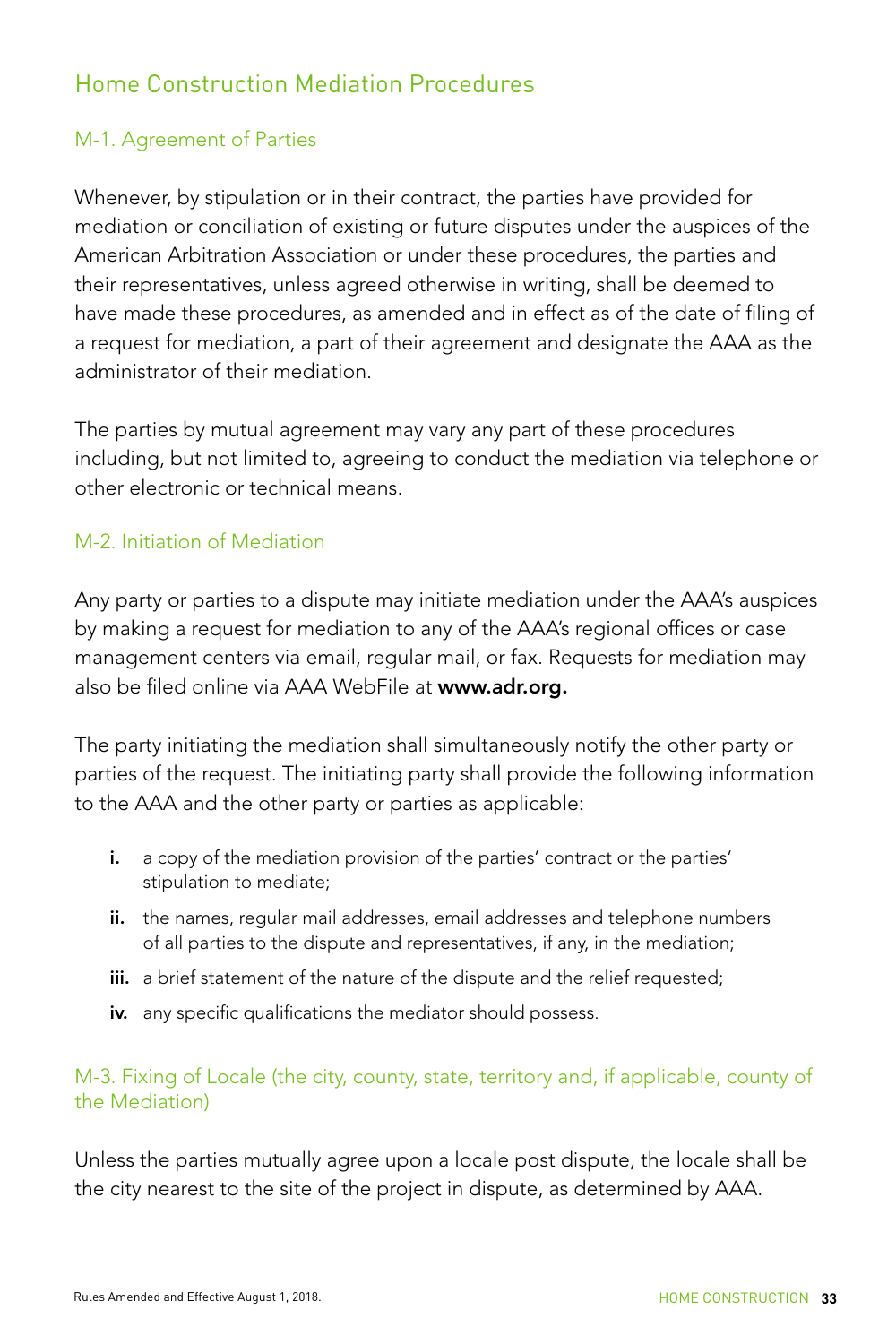# M-4. Representation

Any party may participate without representation (*pro se*), or by any representative of that party's choosing, or by counsel, unless such choice is prohibited by applicable law. A party intending to have representation shall notify the other party and the AAA of the name, telephone number and address, and email address if available of the representative.

## M-5. Appointment of the Mediator

If the parties have not agreed to the appointment of a mediator and have not provided any other method of appointment, the mediator shall be appointed in the following manner:

- i. Upon receipt of a request for mediation, the AAA will send to each party a list of mediators from the AAA's Panel of Mediators. The parties are encouraged to agree to a mediator from the submitted list and to advise the AAA of their agreement.
- ii. If the parties are unable to agree upon a mediator, each party shall strike unacceptable names from the list, number the remaining names in order of preference and return the list to the AAA. If a party does not return the list within the time specified, all mediators on the list shall be deemed acceptable. From among the mediators who have been mutually approved by the parties, and in accordance with the designated order of mutual preference, the AAA shall invite a mediator to serve.
- iii. If the parties fail to agree on any of the mediators listed, or if acceptable mediators are unable to serve, or if for any other reason the appointment cannot be made from the submitted list, the AAA shall have the authority to make the appointment from among other members of the Panel of Mediators without the submission of additional lists.

# M-6. Mediator's Impartiality and Duty to Disclose

AAA mediators are required to abide by the Model Standards of Conduct for Mediators in effect at the time a mediator is appointed to a case. Where there is a conflict between the Model Standards and any provision of these Mediation Procedures, these Mediation Procedures shall govern. The Standards require mediators to (i) decline a mediation if the mediator cannot conduct it in an impartial manner, and (ii) disclose, as soon as practicable, all actual and potential conflicts of interest that are reasonably known to the mediator and could reasonably be seen as raising a question about the mediator's impartiality.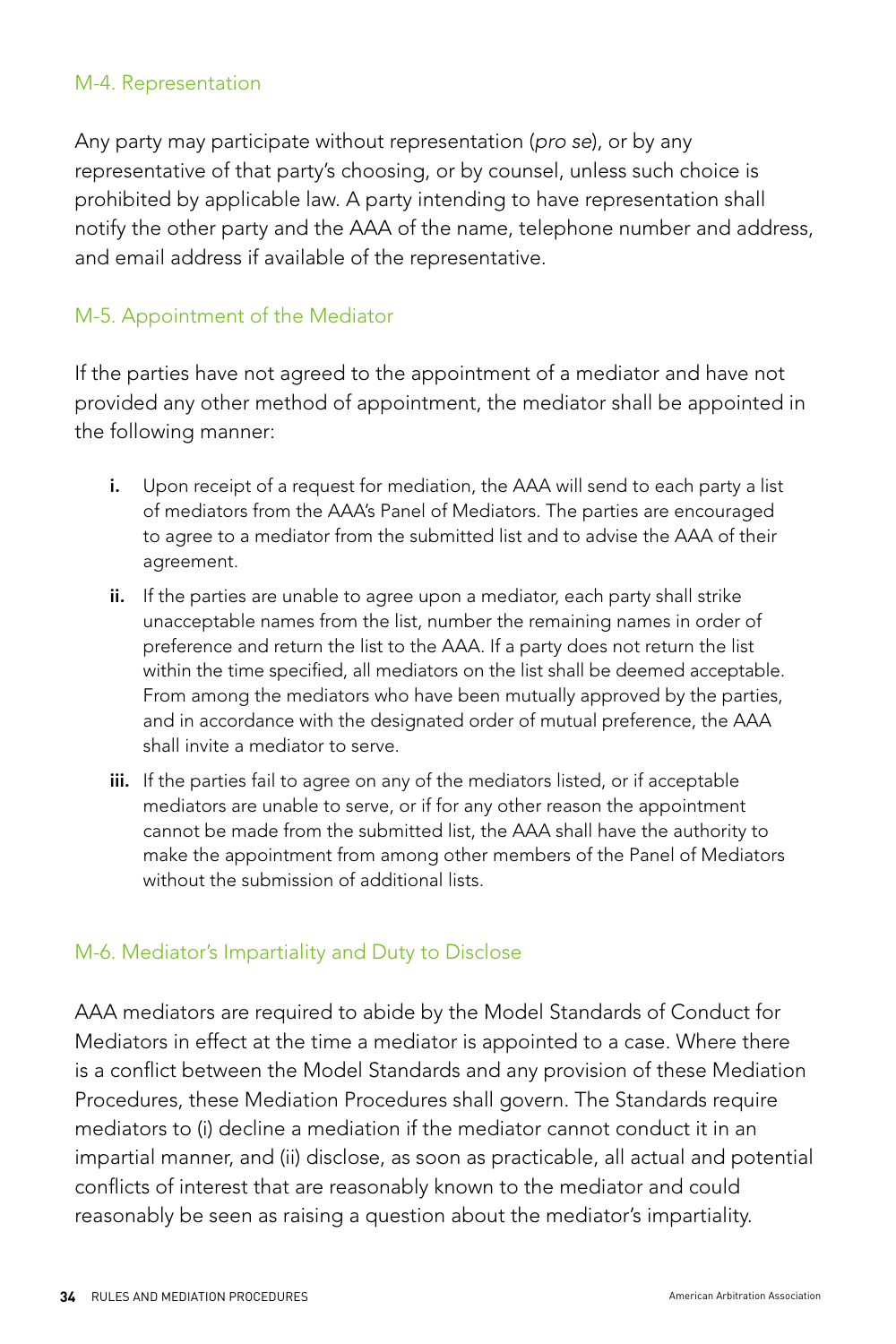Prior to accepting an appointment, AAA mediators are required to make a reasonable inquiry to determine whether there are any facts that a reasonable individual would consider likely to create a potential or actual conflict of interest for the mediator. AAA mediators are required to disclose any circumstance likely to create a presumption of bias or prevent a resolution of the parties' dispute within the timeframe desired by the parties. Upon receipt of such disclosures, the AAA shall immediately communicate the disclosures to the parties for their comments.

The parties may, upon receiving disclosure of actual or potential conflicts of interest of the mediator, waive such conflicts and proceed with the mediation. In the event that a party disagrees as to whether the mediator shall serve, or in the event that the mediator's conflict of interest might reasonably be viewed as undermining the integrity of the mediation, the mediator shall be replaced.

# M-7. Vacancies

If any mediator shall become unwilling or unable to serve, the AAA will appoint another mediator, unless the parties agree otherwise, in accordance with section M-5.

# M-8. Duties and Responsibilities of the Mediator

- i. The mediator shall conduct the mediation based on the principle of party self-determination. Self-determination is the act of coming to a voluntary, uncoerced decision in which each party makes free and informed choices as to process and outcome.
- ii. The mediator is authorized to conduct separate or *ex parte* meetings and other communications with the parties and/or their representatives, before, during and after any scheduled mediation conference. Such communications may be conducted via telephone, in writing, via email, online, in person, or otherwise.
- iii. The parties are encouraged to exchange all documents pertinent to the relief requested. The mediator may request the exchange of memoranda on issues, including the underlying interests and the history of the parties' negotiations. Information that a party wishes to keep confidential may be sent to the mediator, as necessary, in a separate communication with the mediator.
- iv. The mediator does not have the authority to impose a settlement on the parties but will attempt to help them reach a satisfactory resolution of their dispute. Subject to the discretion of the mediator, the mediator may make oral or written recommendations for settlement to a party privately or, if the parties agree, to all parties jointly.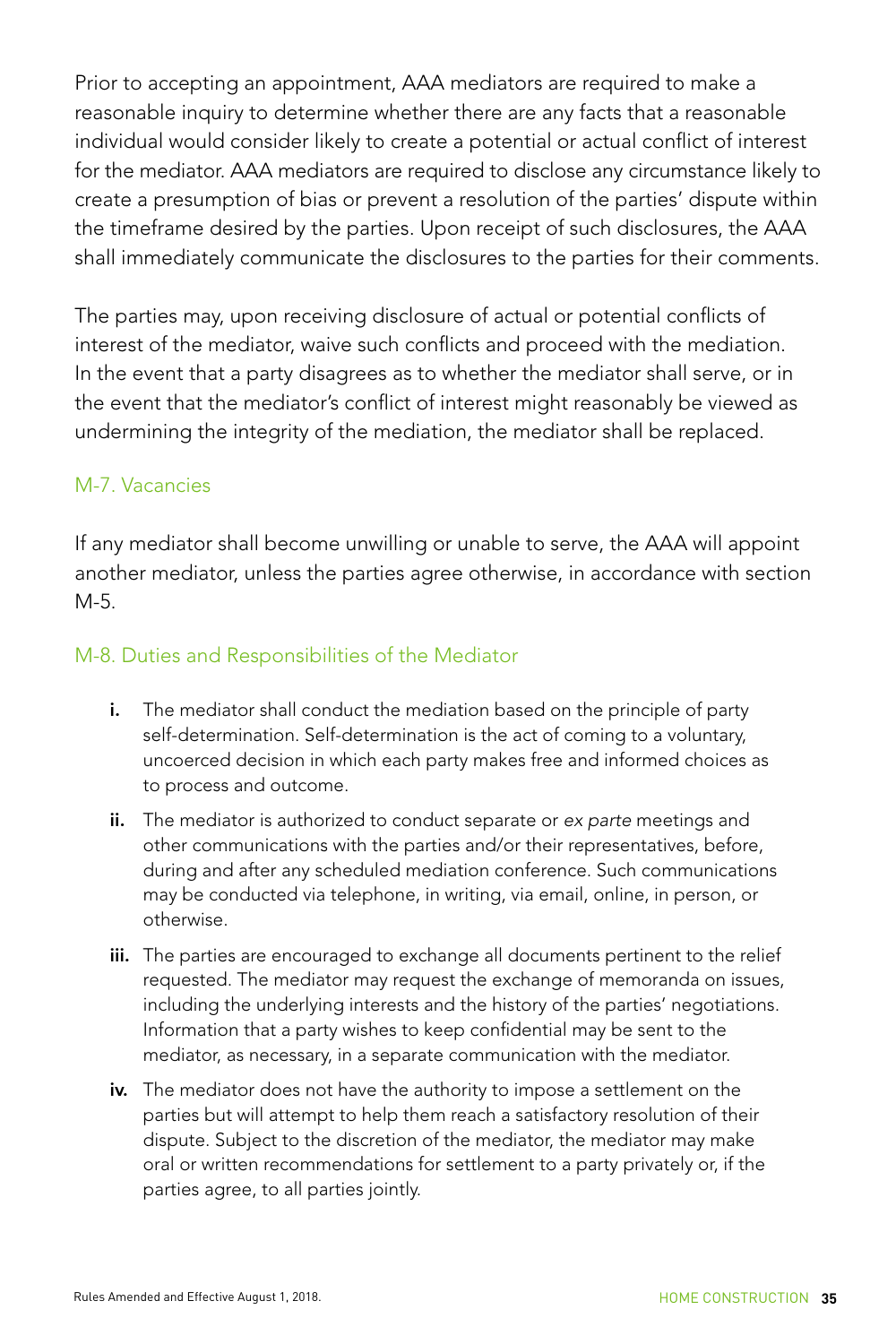- v. In the event a complete settlement of all or some issues in dispute is not achieved within the scheduled mediation session(s), the mediator may continue to communicate with the parties, for a period of time, in an ongoing effort to facilitate a complete settlement.
- vi. The mediator is not a legal representative of any party and has no fiduciary duty to any party.
- vii. The mediator shall set the date, time, and place for each session of the mediation conference. The parties shall respond to requests for conference dates in a timely manner, be cooperative in scheduling the earliest practicable date, and adhere to the established conference schedule. The AAA shall provide notice of the conference to the parties in advance of the conference date.

# M-9. Responsibilities of the Parties

The parties shall ensure that appropriate representatives of each party, having authority to consummate a settlement, attend the mediation conference.

Prior to and during the scheduled mediation conference session(s), the parties and their representatives shall, as appropriate to each party's circumstances, exercise their best efforts to prepare for and engage in a meaningful and productive mediation.

# M-10. Privacy

Mediation sessions and related mediation communications are private proceedings. The parties and their representatives may attend mediation sessions. Other persons may attend only with the permission of the parties and with the consent of the mediator.

# M-11. Confidentiality

Subject to applicable law or the parties' agreement, confidential information disclosed to a mediator by the parties or by other participants (witnesses) in the course of the mediation shall not be divulged by the mediator. The mediator shall maintain the confidentiality of all information obtained in the mediation, and all records, reports or other documents received by a mediator while serving in that capacity shall be confidential.

The mediator shall not be compelled to divulge such records or to testify in regard to the mediation in any adversary proceeding or judicial forum.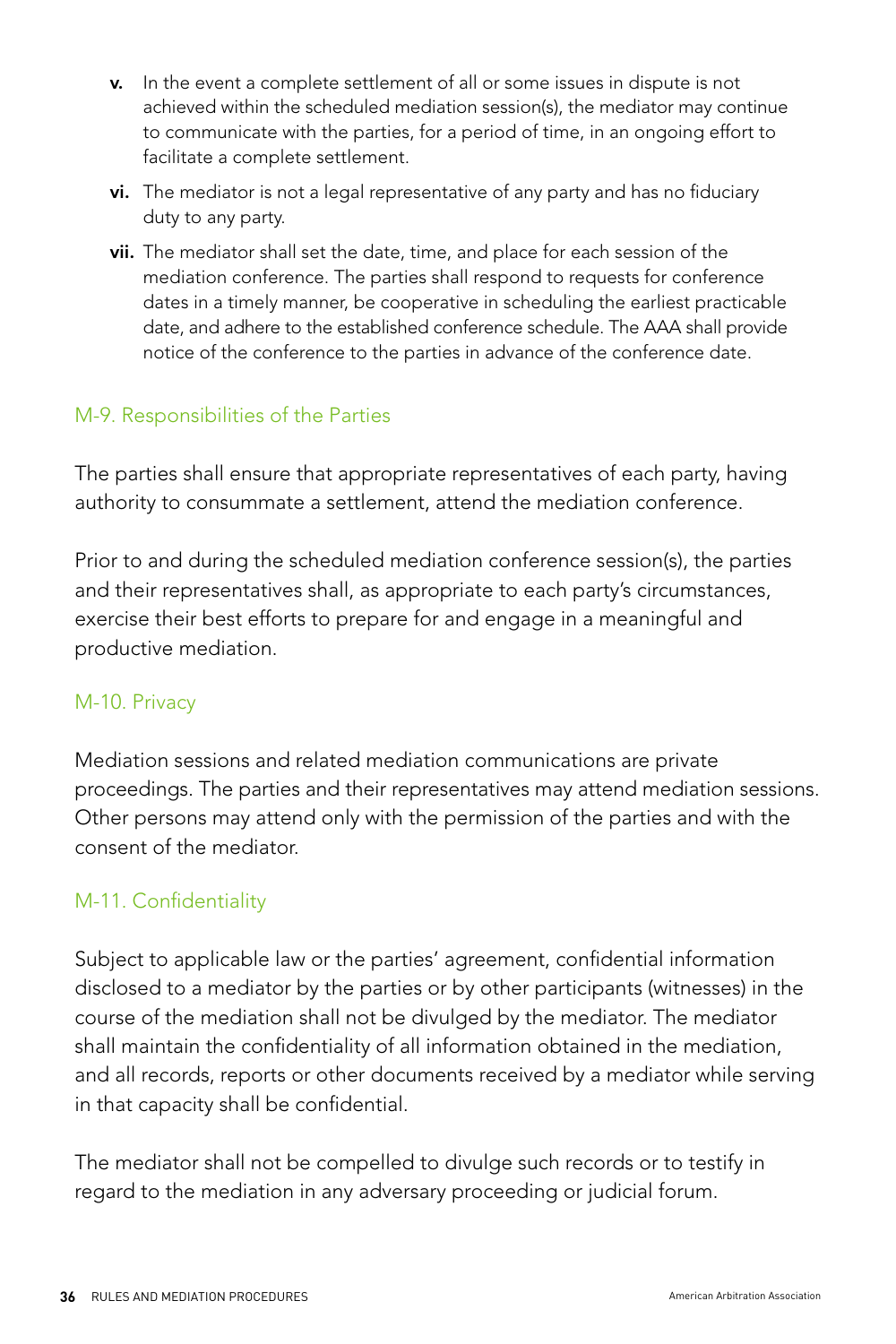The parties shall maintain the confidentiality of the mediation and shall not rely on, or introduce as evidence in any arbitral, judicial, or other proceeding the following, unless agreed to by the parties or required by applicable law:

- i. views expressed or suggestions made by a party or other participant with respect to a possible settlement of the dispute;
- ii. admissions made by a party or other participant in the course of the mediation proceedings;
- iii. proposals made or views expressed by the mediator; or
- iv. the fact that a party had or had not indicated willingness to accept a proposal for settlement made by the mediator.

# M-12. No Stenographic Record

There shall be no stenographic record of the mediation process.

# M-13. Termination of Mediation

The mediation shall be terminated:

- i. by the execution of a settlement agreement by the parties; or
- ii. by a written or verbal declaration of the mediator to the effect that further efforts at mediation would not contribute to a resolution of the parties' dispute; or
- iii. by a written or verbal declaration of all parties to the effect that the mediation proceedings are terminated; or
- iv. when there has been no communication between the mediator and any party or party's representative for 21 days following the conclusion of the mediation conference.

# M-14. Exclusion of Liability

Neither the AAA nor any mediator is a necessary party in judicial proceedings relating to the mediation. Neither the AAA nor any mediator shall be liable to any party for any error, act, or omission in connection with any mediation conducted under these procedures. Parties to a mediation under these procedures may not call the mediator, the AAA, or AAA employees as a witness in litigation or any other proceeding relating to the mediation. The mediator, the AAA and AAA employees are not competent to testify as witnesses in any such proceeding.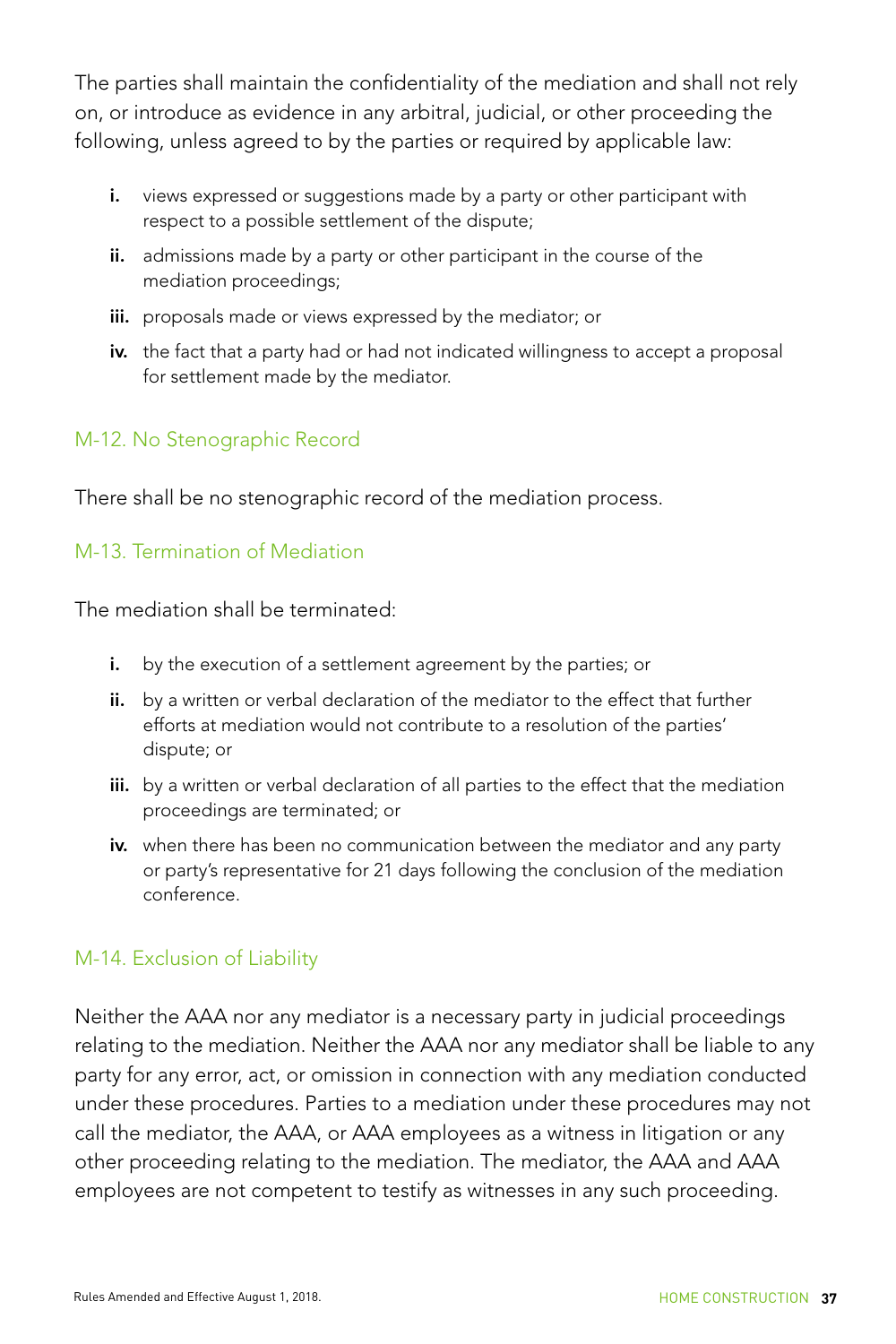# M-15. Interpretation and Application of Procedures

The mediator shall interpret and apply these procedures insofar as they relate to the mediator's duties and responsibilities. All other procedures shall be interpreted and applied by the AAA.

## M-16. Deposits

Unless otherwise directed by the mediator, the AAA will require the parties to deposit in advance of the mediation conference such sums of money as it, in consultation with the mediator, deems necessary to cover the costs and expenses of the mediation and shall render an accounting to the parties and return any unexpended balance at the conclusion of the mediation.

## M-17. Expenses

All expenses of the mediation, including required traveling and other expenses or charges of the mediator, shall be borne equally by the parties unless they agree otherwise. The expenses of participants for either side shall be paid by the party requesting the attendance of such participants.

# Cost of the Mediation

FOR THE CURRENT ADMINISTRATIVE FEE SCHEDULE, PLEASE VISIT *[www.adr.org/homeconstructionfeeschedule.](http://www.adr.org/homeconstructionfeeschedule)*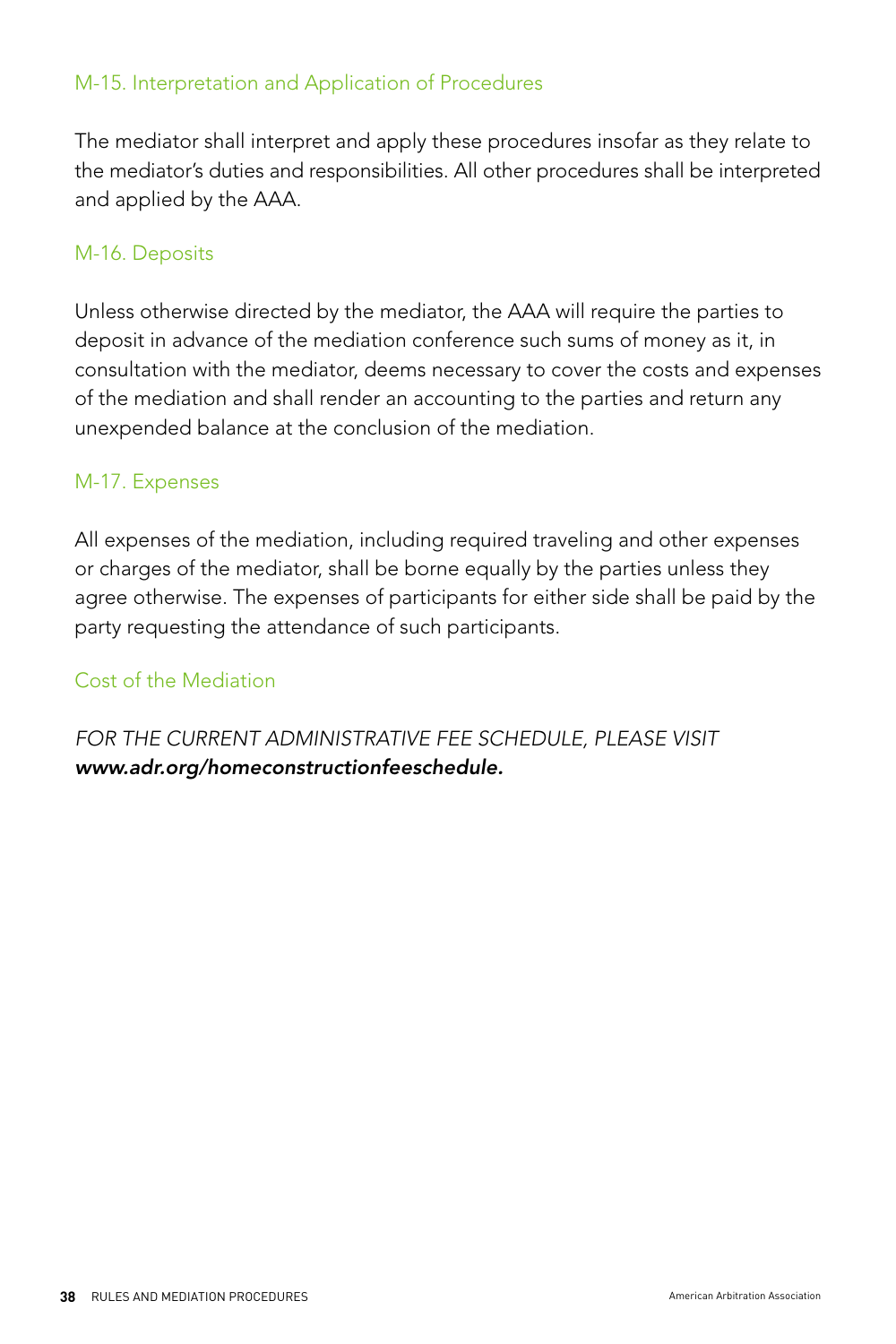# Mediation Tips for Parties

- 1. Define and analyze the issues involved in the dispute.
- 2. Recognize the parameters of the given situation (what can realistically be expected, time constraints, available resources, legal ramifications, business or trade practices, costs, etc.).
- 3. Identify needs and interests in settling the dispute.
- 4. Prioritize the issues in light of needs.
- 5. Determine courses of action, positions and tradeoffs and explore a variety of possible solutions.
- **6.** Seek to make proposals reasonable and legitimate and be willing to accommodate the needs of the other party.
- 7. Ascertain the strengths and weaknesses of the claim.
- 8. Ready facts, documents and sound reasoning to support claims.
- 9. Anticipate the other party's needs, demands, strengths and weaknesses, positions and version of facts.
- 10. Must have party with full authority to settle the claim attend the hearing.
- 11. Develop strategies and tactics through discussion of issues, presentation of proposals and testing of the other party's positions.
- 12. Recognize that mediation and arbitration are different processes.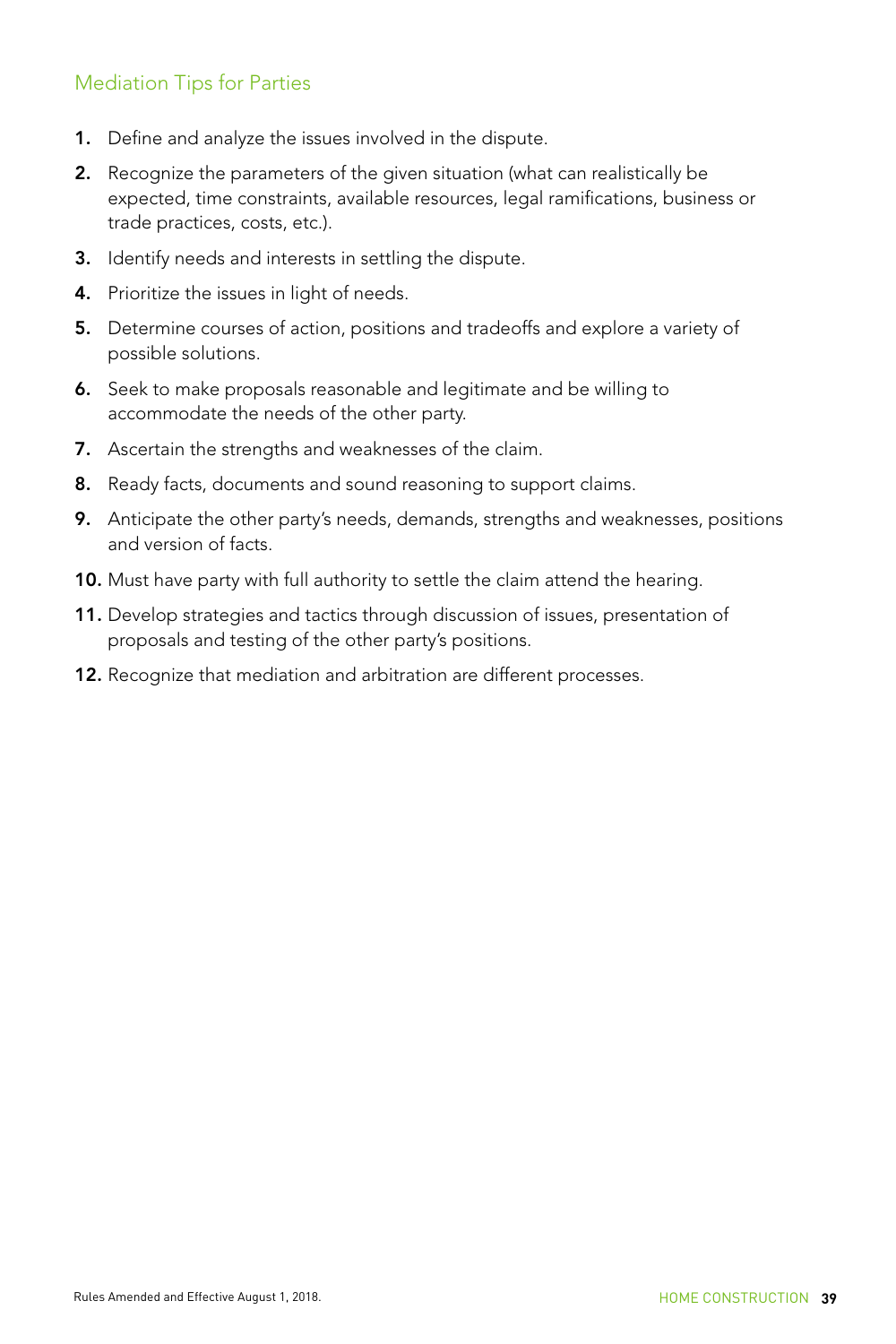# Glossary of Terms

# AAA WebFile

The AAA offers fast, convenient online claim filing through our AAA WebFile service. In addition to filing claims, clients can make payments, perform online case management, access rules and procedures, electronically transfer documents, select Arbitrators or Mediators, use a case-customized message board and check the status of their case.

# Answering Statement

This is a written response, by the respondent, to the initial claim. Typically, the answering statement will be a denial of the claim.

## Arbitration

In arbitration, the parties submit disputes to an impartial person (the arbitrator) for a decision. Each party can present evidence to the arbitrator. Arbitrators decide cases with written decisions or "awards." An award is binding on the parties. A court may enforce an arbitration award, but the court's review of arbitration awards is limited.

#### **Arbitrator**

The arbitrator, not a party to the dispute, hears and reviews evidence and testimony from the parties either in person or by document submission and also telephonic hearings. The arbitrator then renders an award, deciding the disputed issues.

#### Award

This is the final decision or ruling by the arbitrator on a claim and/or counterclaim submitted to arbitration, sometimes called a "Decision."

# Case Manager

The Case Manager is the AAA's employee assigned to handle the administrative aspects of the case. He or she does not decide the case. He or she only manages the case's administrative steps, such as exchanging documents, matching schedules and setting up hearings. The Case Manager is the parties' contact point for almost all aspects of the case outside of any hearings.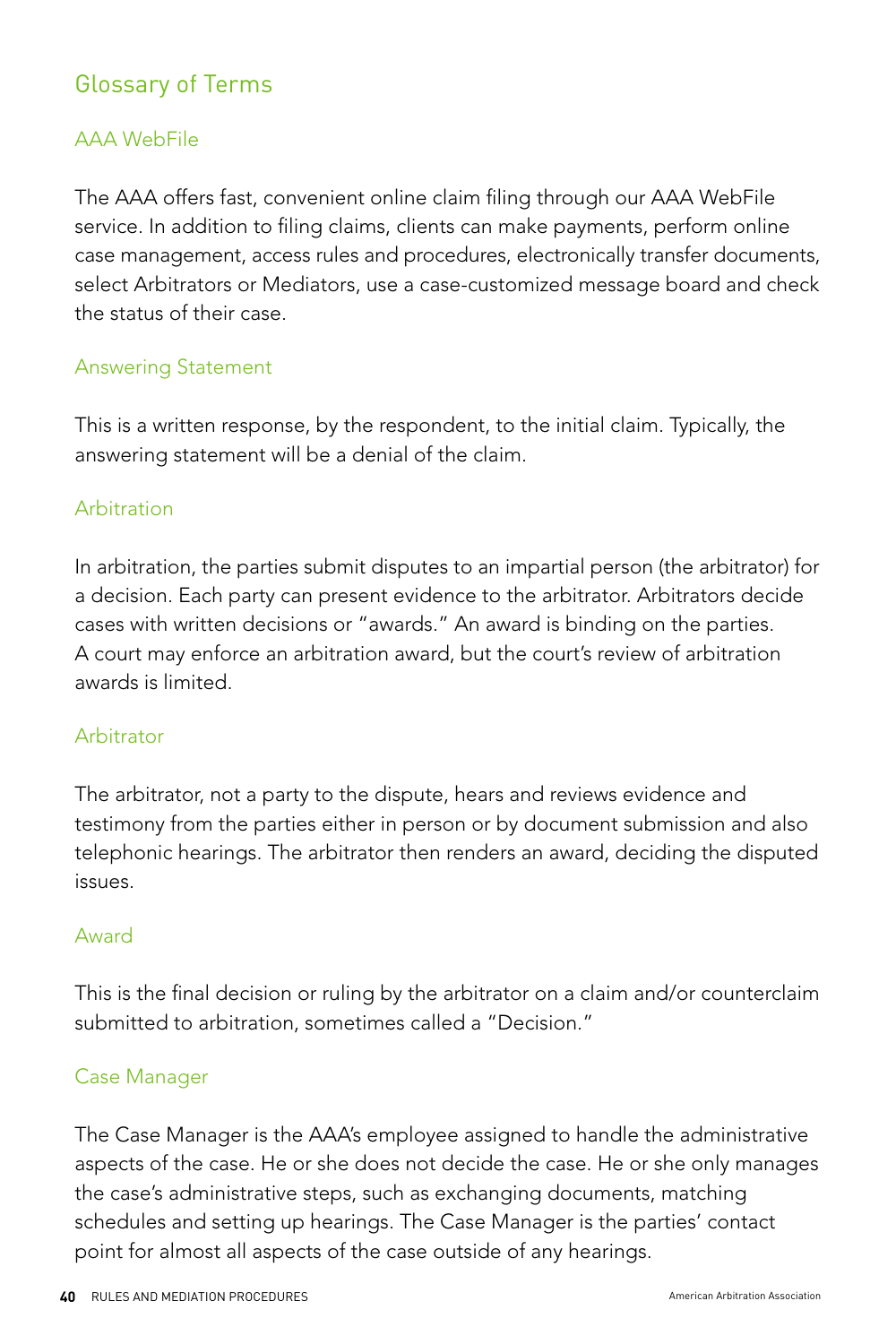# Claim

This is the underlying basis for arbitration or mediation. The claim can be either for monetary or non-monetary damages.

# Claimant

A Claimant is the party who files the claim or starts the arbitration. Either the homeowner or homebuilder may be the Claimant.

# Counterclaim

More than just an answering statement, a counterclaim is an assertion that damages are owed to the Respondent by the Claimant.

# Desk Arbitration

In a desk arbitration, the parties submit their arguments and evidence to the arbitrator in writing. The arbitrator then makes an award based only on the documents. No hearing is held.

#### Home

A home is a single family, duplex, triplex, quadplex, townhome, modular, or a unit in a multi-unit residential structure in which title to the individual units is transferred to the owners under a condominium or cooperative system.

# In-Person Hearing

During an in-person hearing, the parties and the arbitrator meet in a conference room or office and the parties present their evidence in a process that is similar to going to court. An in-person hearing, however, is not as formal as going to court.

#### Level 1 Disputes

No claim or counterclaim exceeds \$25,000. For Level 1 disputes, either party can opt to file their claim in Small Claims Court if the claim or counterclaim is within the jurisdictional limits of such court.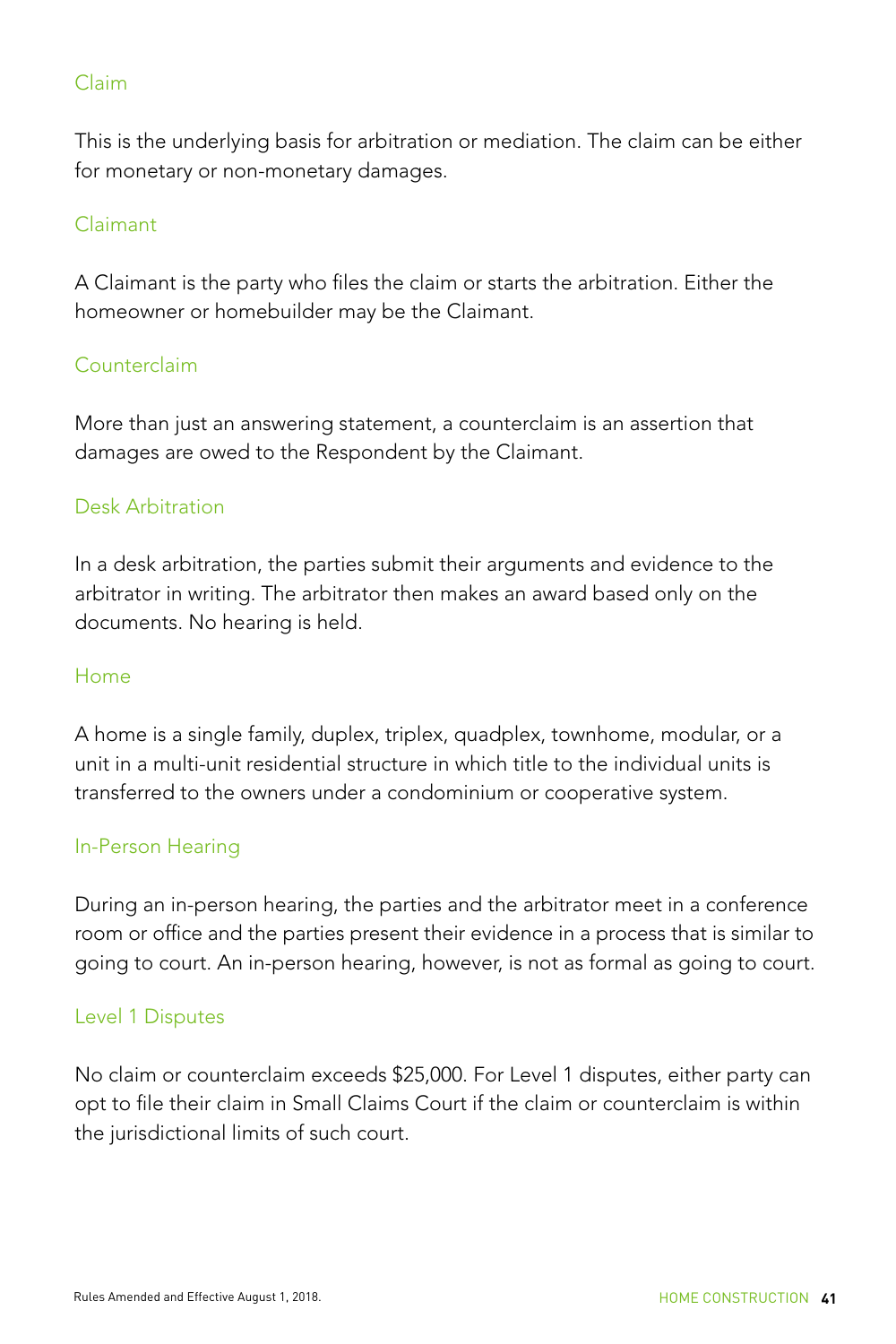# Level 2 Disputes

Claims or counterclaims are greater than \$25,000 but not more than \$100,000.

# Level 3 Disputes

Claims or counterclaims are greater than \$100,000 or are non-monetary.

# Mediation

In mediation, an impartial person (the mediator) helps the parties try to settle their dispute by facilitating an equitable solution to the problem between them. Mediation should not be confused with arbitration or litigation, in which the parties or their lawyers present their case to a third party (the arbitrator or judge) who makes a decision for them. In mediation, the mediator facilitates the dialogue between the parties, but it is the parties who decide whether there will be an agreement and what the agreement will be.

## Owner

An owner means a homeowner, including a subsequent purchaser, tenant, or association, or a subrogee or assignee of the homeowner.

# Respondent

A Respondent is the party against whom the claim is filed. A Respondent may, in response to the Claimant's demand, state a claim in arbitration against the Claimant. Such a claim is called a counterclaim. Either the homeowner or the homebuilder may be the Respondent.

# Telephone Hearing

In a telephone hearing, the parties have the opportunity to tell the arbitrator about their case during a conference call. Often this is done after the parties have sent in documents for the arbitrator to review. A telephone hearing can be less expensive and easier than an in-person hearing.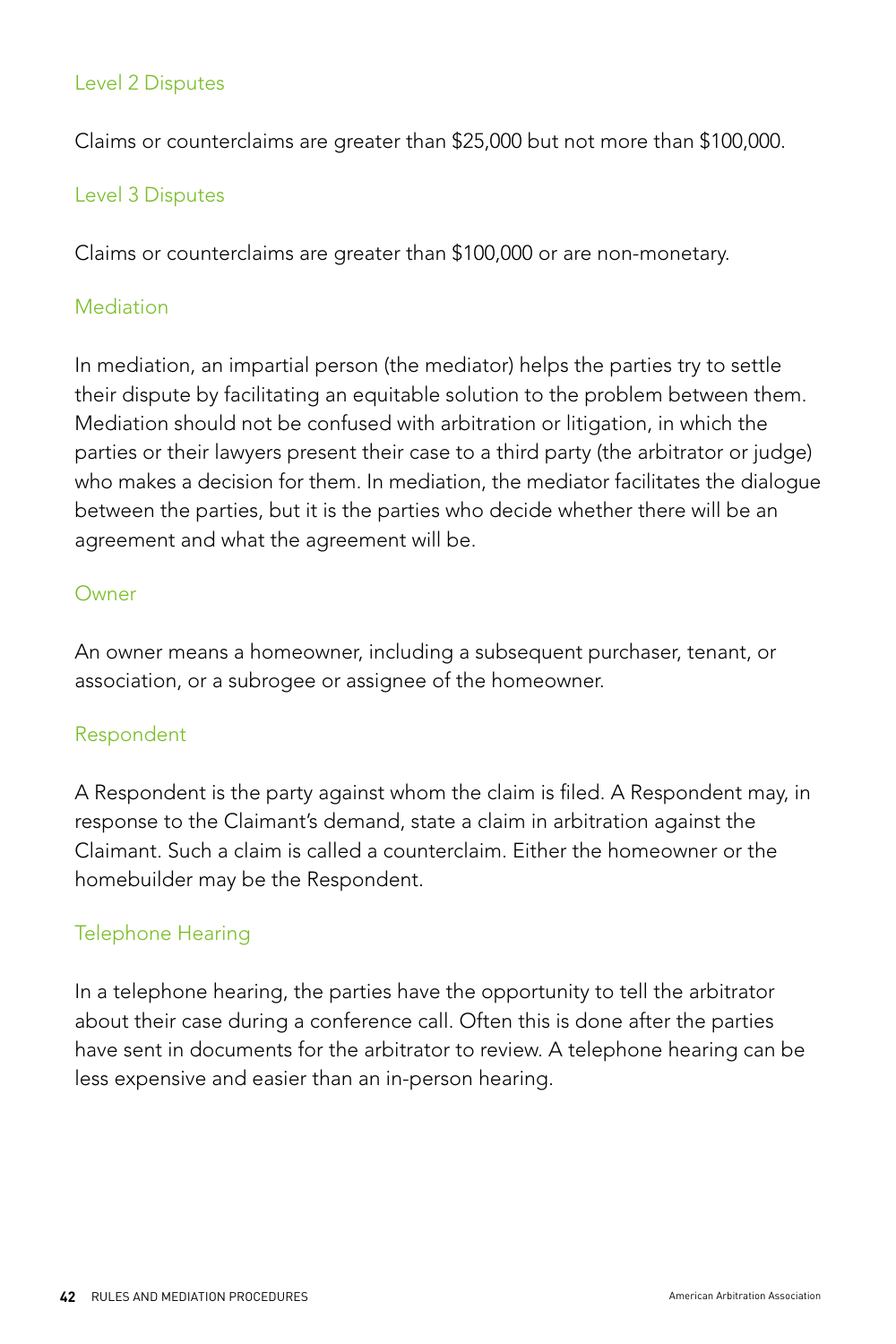# Recognition

The American Arbitration Association wishes to recognize the contributions of the advisory committee members who assisted in the development of the *Home Construction Arbitration Rules and Mediation Procedures.*

## John Bulman

Pierce Atwood LLP Providence, RI

# Tim Hoban

Vice President and Chief Litigation Counsel Toll Brothers Horsham, PA

## Mark McQuality

Shackelford, Bowen, McKinley & Norton, LLP Dallas, TX

# The Honorable Elinor Reiner

Santa Barbara, CA

# Danny Shaw

Shaw ADR LLC Mandeville, LA

# Thomas J. Stipanowich

Academic Director, Straus Institute for Dispute Resolution Pepperdine School of Law Malibu, CA

#### Heidi Storz

Benson, Kerrane, Storz & Nelson, P.C. Golden, CO

## Carol Young

Assistant Attorney General State of Connecticut Hartford, CT